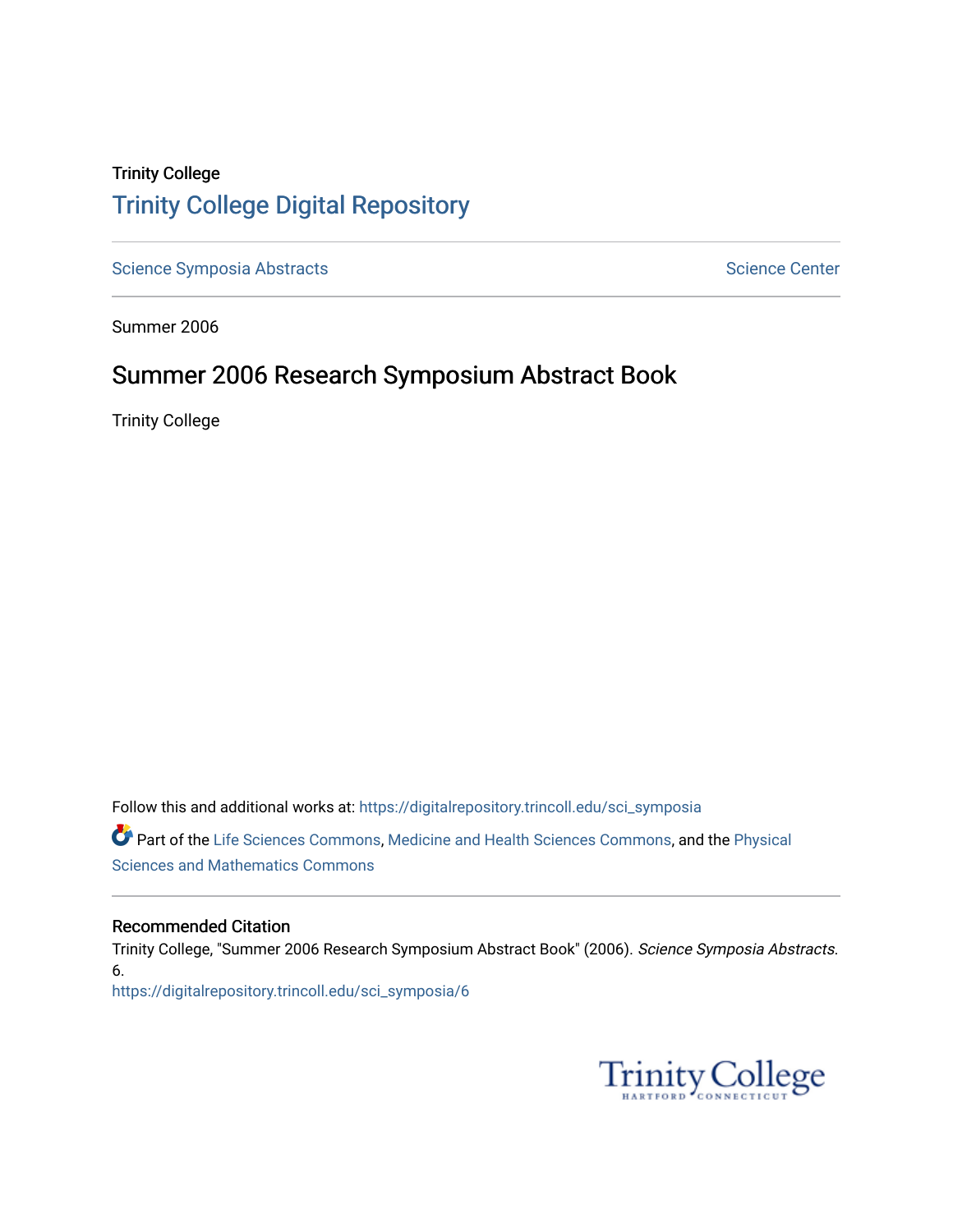# **SECOND ANNUAL SUMMER RESEARCH SYMPOSIUM TRINITY COLLEGE**

# **TABLE OF CONTENTS**

**Poster # Title Page #**

# **BIOLOGY**

- **1. CYP4X1 INSERTION INTO THE p-GEX VECTOR** Shahzad Ahmed 08 6
- **2. DETERMINING THE POTENTIAL EFFECTS OF THE AZOLE ANTIFUNGAL DRUG ECONAZOLE ON** *MYCOBACTERIUM TUBERCULOSIS* Lydia Ansen-Wilson 07 6
- **3. THE EFFECT OF LOW FREQUENCY ELECTRICAL STIMULI ON THE PRODUCTION OF ELECTRO COMMUNICATION IN THE WEAKLY ELECTRIC FISH,** *APTERONOTUS LEPTORHYNCHUS* Brett DiBenedictis 07 7
- **4. GLANDULAR HAIR SECRETIONS OF THREE DISTANTLY RELATED INSECTS: THEIR CHEMICAL COMPOSITION AND ECOLOGICAL ROLE** Laura E. Eckman 09 7
- **5. PLACENTAL ANATOMY OF THE SPINY LIZARD** *SCELOPORUS JARROVI* Greg Gavelis 08 8
- **6. CHARACTERIZING THE INVERTEBRATE COMPONENT OF THE DIET OF FLORIDA'S CRESTED CARACARAS** Isabel Gottlieb 09, Kyle Pias 07 8
- **7. MOLECULAR CLONING OF CYTOCHROME P450 CDNAS FROM**  *MYCOBACTERIUM TUBERCULOSIS* Olga Corazón Irizarry 09 9
- **8. DEVELOPMENT OF THE EMBRYONIC MEMBRANES OF THE CORN SNAKE,** *PANTHEROPHIS GUTTATUS* Siobhan Knight 07 9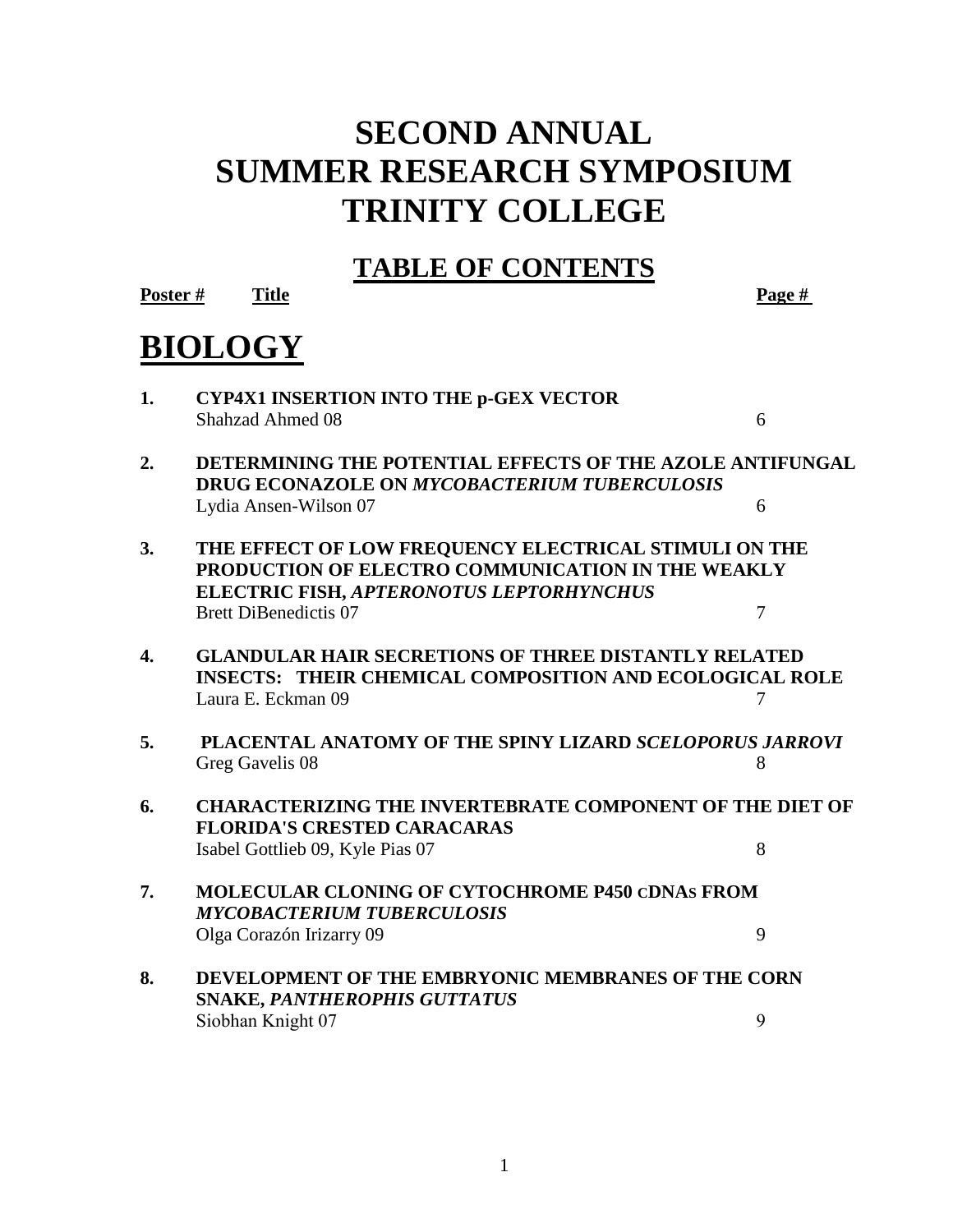| Poster#          | <b>Title</b>                                                                                                                                                    | Page # |  |
|------------------|-----------------------------------------------------------------------------------------------------------------------------------------------------------------|--------|--|
| 9.               | <b>EFFECT OF GENDER IN SOCIALLY INDUCED CHANGES IN</b><br><b>ELECTROCOMMUNICATION AND BRAIN CELL PROLIFERATION IN</b><br><b>ELECTRIC FISH</b>                   |        |  |
|                  | Elizabeth McCarthy 07                                                                                                                                           | 10     |  |
| 10.              | THE OPTIMIZATION OF RNA ISOLATION FROM MYCOBACTERIUM<br><b>BOVIS TO DETERMINE THE EXPRESSION OF CYP450 IN LATENT</b><br><b>MYCOBACTERIUM TREATED WITH AZOLS</b> |        |  |
|                  | Sarah Sweatt 07                                                                                                                                                 | 10     |  |
| 11.              | THE EFFECTS OF AZOLE ANTI-FUNGALS ON M. BOVIS AND M.<br><b>SMEGMATIS</b>                                                                                        |        |  |
|                  | Robert Toscano 07                                                                                                                                               | 11     |  |
| 12.              | EFFECTS OF THE DELETION OF A HYDROPHOBIC REGION IN SERRATE<br>ON NOTCH ACTIVATION IN DROSOPHILA                                                                 |        |  |
|                  | Rumen Vasilev 09, Rachel Reece 09                                                                                                                               | 11     |  |
| <b>CHEMISTRY</b> |                                                                                                                                                                 |        |  |
| 13.              | COUPLING THE TRIPEPTIDE BOC-LYS(CBZ)-ALA-LYS(CBZ)-NHCH <sub>3</sub> TO<br><b>FERROCENE AND TUNGSTEN</b>                                                         |        |  |
|                  | Neena Chakrabarti 09                                                                                                                                            | 12     |  |
| 14.              | SYNTHESIS AND ANALYSIS OF $Ca2RuD6$ AND EFFECT ON THERMAL<br>DECOMPOSITION BY DOPING WITH TiCl3                                                                 |        |  |
|                  | Adrian Estepa 07                                                                                                                                                | 12     |  |
| 15.              | <b>INDIUM-PROMOTED COUPLING OF 3-PHENYLPROPIOLALDEHYDE WITH</b><br>4-BROMO-2-METHYLBUT-2-ENE                                                                    |        |  |
|                  | Kwame Frimpong 08                                                                                                                                               | 12     |  |
| 16.              | SYNTHESIS OF A HELICAL METALLACYCLIC PEPTIDE<br>Emmy Handy 08                                                                                                   | 13     |  |
| 17.              | <b>INVESTIGATION OF THE POST-MORTEM DEGRADATION OF COCAINE,</b><br>METHAMPHETAMINE, MORPHINE, AND PHENCYCLIDINE BY<br><b>PUTREFACTIVE BACTERIA</b>              |        |  |
|                  | Katharine Harte 08                                                                                                                                              | 13     |  |
| 18.              | <b>TEMPERATURE AND SOLVENT EFFECTS UPON THE REGIOCHEMISTRY</b><br>AND RATE OF AN INDIUM PROMOTED COUPLING REACTION<br>Kristin Kremer 07                         | 14     |  |
|                  |                                                                                                                                                                 |        |  |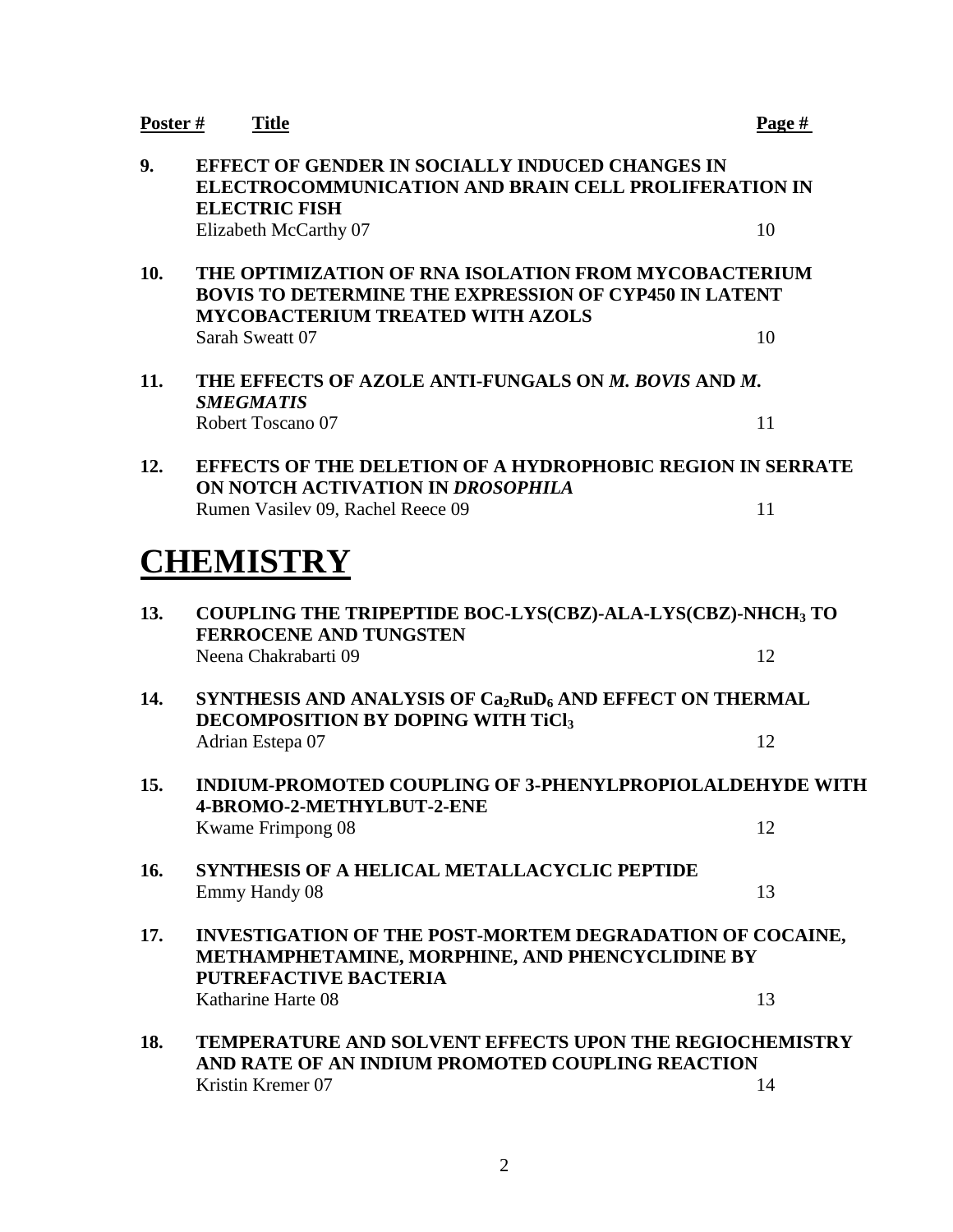| Poster#    | Title                                                                                                                                              | Page #                |
|------------|----------------------------------------------------------------------------------------------------------------------------------------------------|-----------------------|
| 19.        | DEFINED CONFORMATION IN A DIPEPTIDE INDUCED BY CROSS-<br>LINKING TWO LYSINES WITH 1,1'-FERROCENEDIACID CHLORIDE<br>Andrew Rosenau 07               | 14                    |
| <b>20.</b> | THE SYNTHESIS OF 3-(2-BROMOALLYL)OCT-2-ENAL VIA INDIUM<br><b>COUPLING REACTION AND COPE REARRANGEMENT.</b><br>Laert Rusha 08                       | 15                    |
| 21.        | PRODUCT FORMATION<br><b>OF</b><br>IN<br><b>CONTROL</b><br><b>INDIUM</b><br><b>COUPLINGS USING DIFFERENT SOLVENTS</b><br><b>Timothy Scarella 08</b> | <b>PROMOTED</b><br>16 |
| 22.        | <b>CASCADE REACTIONS USING BARBIER COUPLING CONDITIONS</b><br>Rebecca Suflas 08                                                                    | 16                    |
| 23.        | <b>COMPARISON OF SYMMETRIC AND ASYMMETRIC TUNGSTEN MONO-</b><br><b>ALKYNYLAMINO ACID COMPLEXES</b>                                                 | 17                    |
|            | Whitney Smith 07, Peter Hendrickson 09                                                                                                             |                       |

# **COMPUTER SCIENCE**

**24. CONNJUR: TOWARDS A FREE OPEN SOURCE SOFTWARE APPLICATION TO SUPPORT THE BIOMOLECULAR ANALYSIS USING NMR SPECTROSCOPY** Brian Sinnott 07 17

# **EDUCATIONAL STUDIES**

- **25. A POLITICAL HISTORY OF SCHOOL FINANCE REFORM IN THE METROPOLITAN HARTFORD REGION, 1945-2005** Elisabeth Pennington 07 18
- **26. A VISUAL GUIDE TO SHEFF VS. O'NEILL SCHOOL DESEGREGATION** Jesse Wanzer 08 18

# **ENGINEERING**

**27. TRACKING THE MOVING BOUNDARY OF STREAMED IMAGES USING LEVEL SETS** Susmita Bhandari 07 19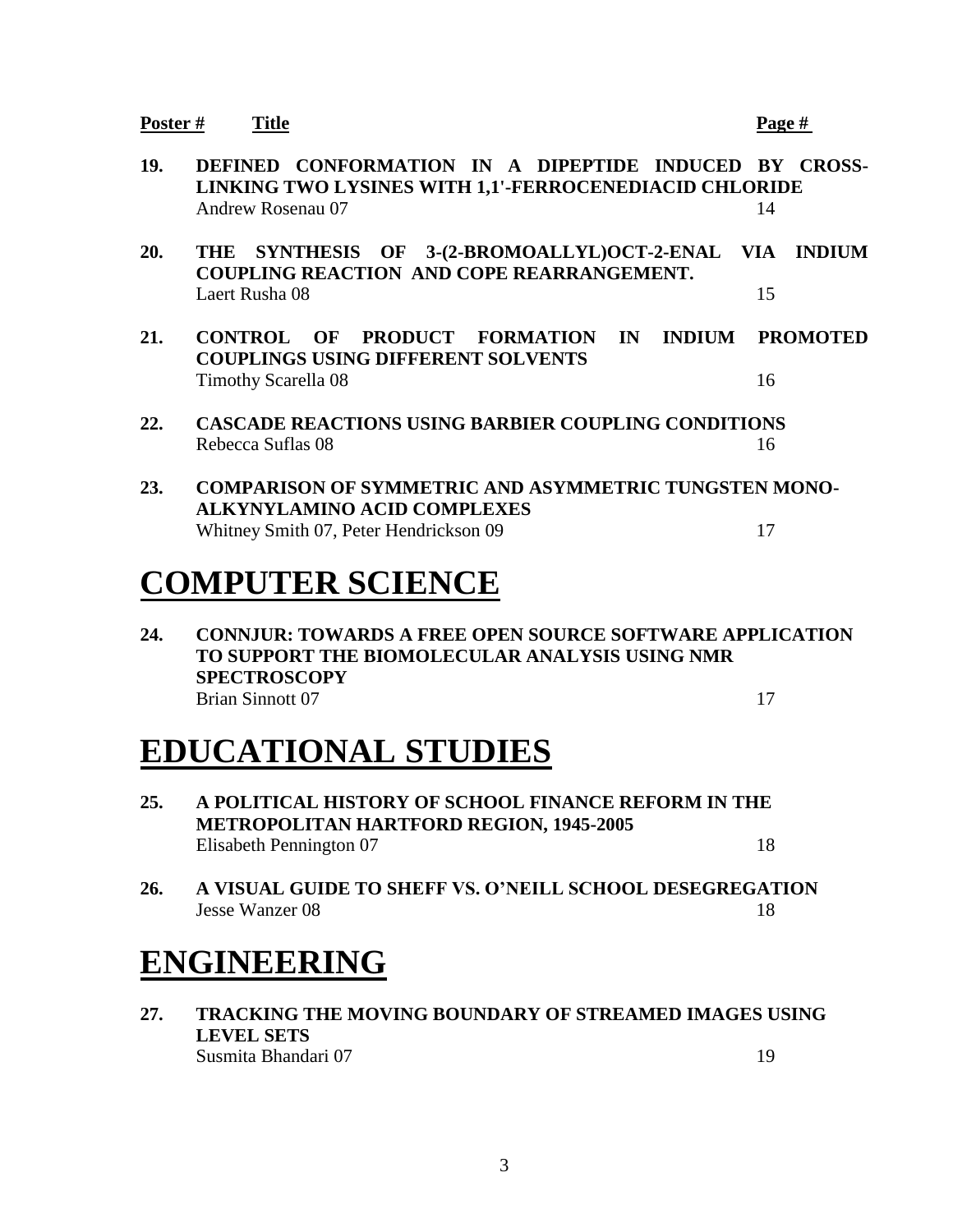| <b>Poster#</b> | <b>Title</b>                                                                                          | Page # |  |
|----------------|-------------------------------------------------------------------------------------------------------|--------|--|
| 28.            | STUDY OF NEURON MODELS USING THE GENERAL NEURAL<br><b>SIMULATION SYSTEM</b>                           |        |  |
|                | Mahmudul Chowdhury 08, Adam Fine 08                                                                   | 19     |  |
| 29.            | <b>COMPUTER-BASED FLUID VISCOSITY INSTRUMENT</b><br>Kashif Mohiuddin 08                               | 20     |  |
| 30.            | <b>SHOCK TUBE RESEARCH</b><br>Scott Mussmann 09                                                       | 20     |  |
| 31.            | <b>CMU CAMERA FOR AUTONOMOUS ROBOT NAVIGATION</b><br>Kumud Nepal 09                                   | 21     |  |
| 32.            | <b>MATHEMATICAL MODELING OF HEART MUSCLE DYNAMICS</b><br>David Pietrocola 08                          | 22     |  |
| 33.            | <b>FORMATION OF SURFACE BUCKLED STRUCTURES AND INFLUENCE ON</b><br><b>ADHESION</b>                    |        |  |
|                | Erica Smith 08                                                                                        | 22     |  |
|                | ENVIRONMENTAL SCIENCE                                                                                 |        |  |
| 34.            | ASPECTS OF THE DIET OF THE NORTHERN CRESTED CARACARA IN                                               |        |  |
|                | <b>FLORIDA</b><br>Kyle Pias 07                                                                        | 23     |  |
|                | NEUROSCIENCE                                                                                          |        |  |
| 35.            | SIMULATED DRIVING AND BRAIN IMAGING: COMBINING BEHAVIOR,                                              |        |  |
|                | <b>BRAIN ACTIVITY, AND VIRTUAL REALITY</b><br>Kara Carvalho 07                                        | 23     |  |
| 36.            | <b>EFFECTS OF LOW CARBOHYDRATE DIET ON ADENOSINE RECEPTOR</b>                                         |        |  |
|                | <b>ACTIVITY IN THE HIPPOCAMPUS</b><br>Jason Gockel 07                                                 | 24     |  |
| 37.            | MATERNAL SEPARATION INFLUENCES EMOTIONAL MEMORY IN RATS<br>Kaitlin Haines 09, Urey Chow 09            | 24     |  |
| 38.            | BI-DIRECTIONAL SYNAPTIC PLASTICITY IN THE HIPPOCAMPUS OF<br><b>FREELY BEHAVING A1R DEFICIENT MICE</b> |        |  |
|                | Robert Hill 07                                                                                        | 25     |  |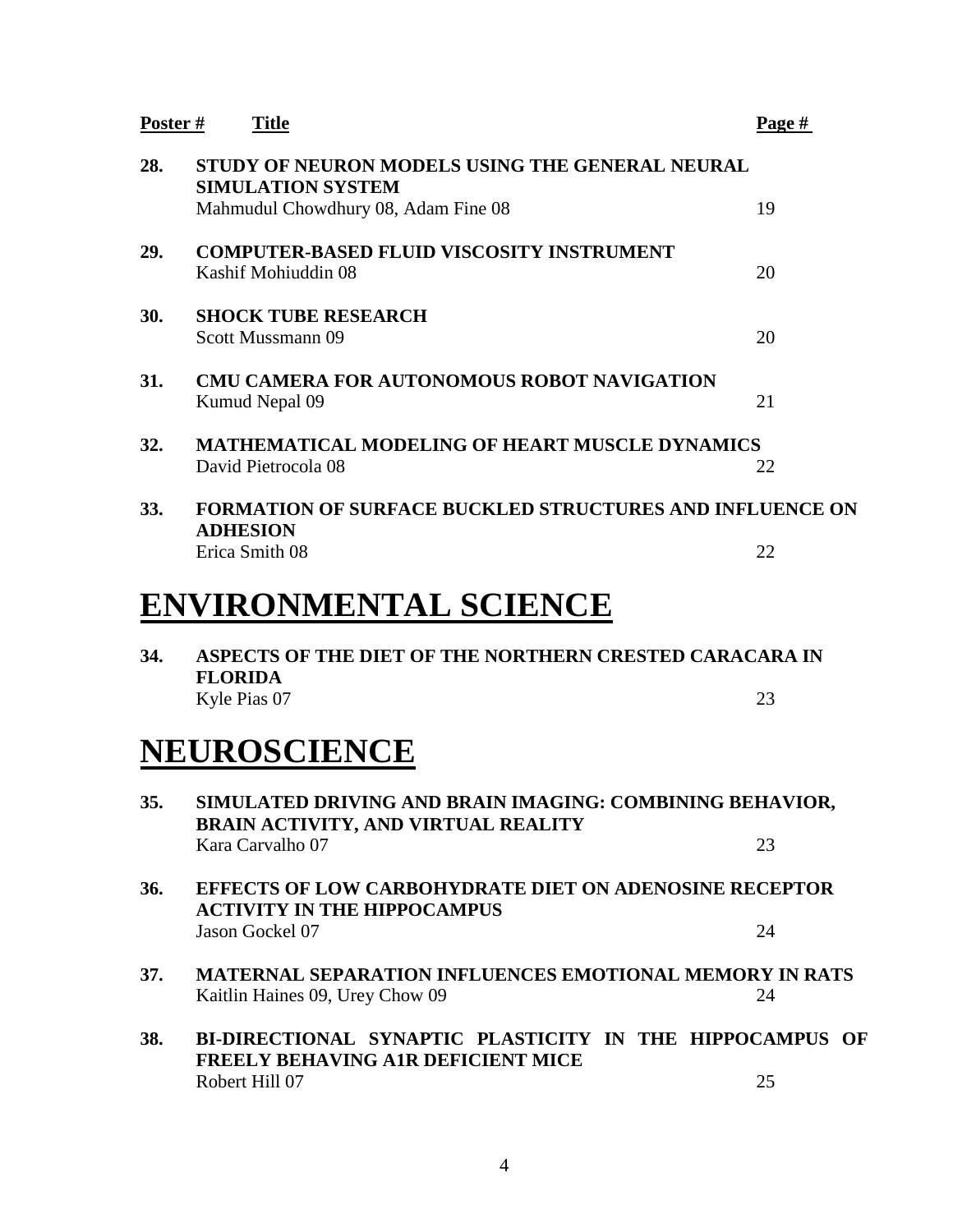| Poster# | <b>Title</b>                                                                                                                             | Page # |  |
|---------|------------------------------------------------------------------------------------------------------------------------------------------|--------|--|
| 39.     | LONG-TERM PLASTICITY IN THE POLYSYNAPTIC DENTATE GYRUS-<br><b>ENTORHINAL CORTEX PATHWAY IN FREELY BEHAVING RATS</b><br>Hannah Knipple 07 | 25     |  |
| 40.     | <b>DIFFERENT APPROACHES TO MEASURING PROSPECTIVE MEMORY</b><br>Maggie Moult 07, Hanna Ghaleb 07                                          | 26     |  |
| 41.     | THE EFFECT OF A LOW CARBOHYDRATE DIET ON ADENOSINE IN THE<br><b>BRAIN</b><br>Laura Pomeroy 09                                            | 26     |  |
|         | <b>PHYSICS</b>                                                                                                                           |        |  |
| 42.     | STUDY OF THE CLIMATIC INFLUENCE ON THE LOESSIC SOILS IN THE<br><b>MIDWESTERN UNITED STATES</b><br>Saroj Aryal 09                         | 27     |  |
| 43.     | <b>RAMAN SPECTROSCOPY OF CARBON MATERIALS</b><br>Matthew Bermudez 09                                                                     | 28     |  |
| 44.     | A FASTER, CHEAPER CIRCUIT FOR DETECTION OF COINCIDENT<br><b>PHOTONS</b>                                                                  |        |  |
|         | Sagar Bhandari 09, Nabil Imam 08, Valentina Zhelyaskova 08,<br>Doug Goodman 06                                                           | 28     |  |
| 45.     | <b>QUANTUM OPTICS</b><br>Nabil Imam 08                                                                                                   | 29     |  |
|         | <b>PSYCHOLOGY</b>                                                                                                                        |        |  |

| 46. | <b>INVESTIGATING THE EFFECTS OF COGNITIVE STIMULATION ON</b> |    |
|-----|--------------------------------------------------------------|----|
|     | <b>MODERATE/SEVERE ALZHEIMER'S PATIENTS</b>                  |    |
|     | Samara Strauss 07                                            | 29 |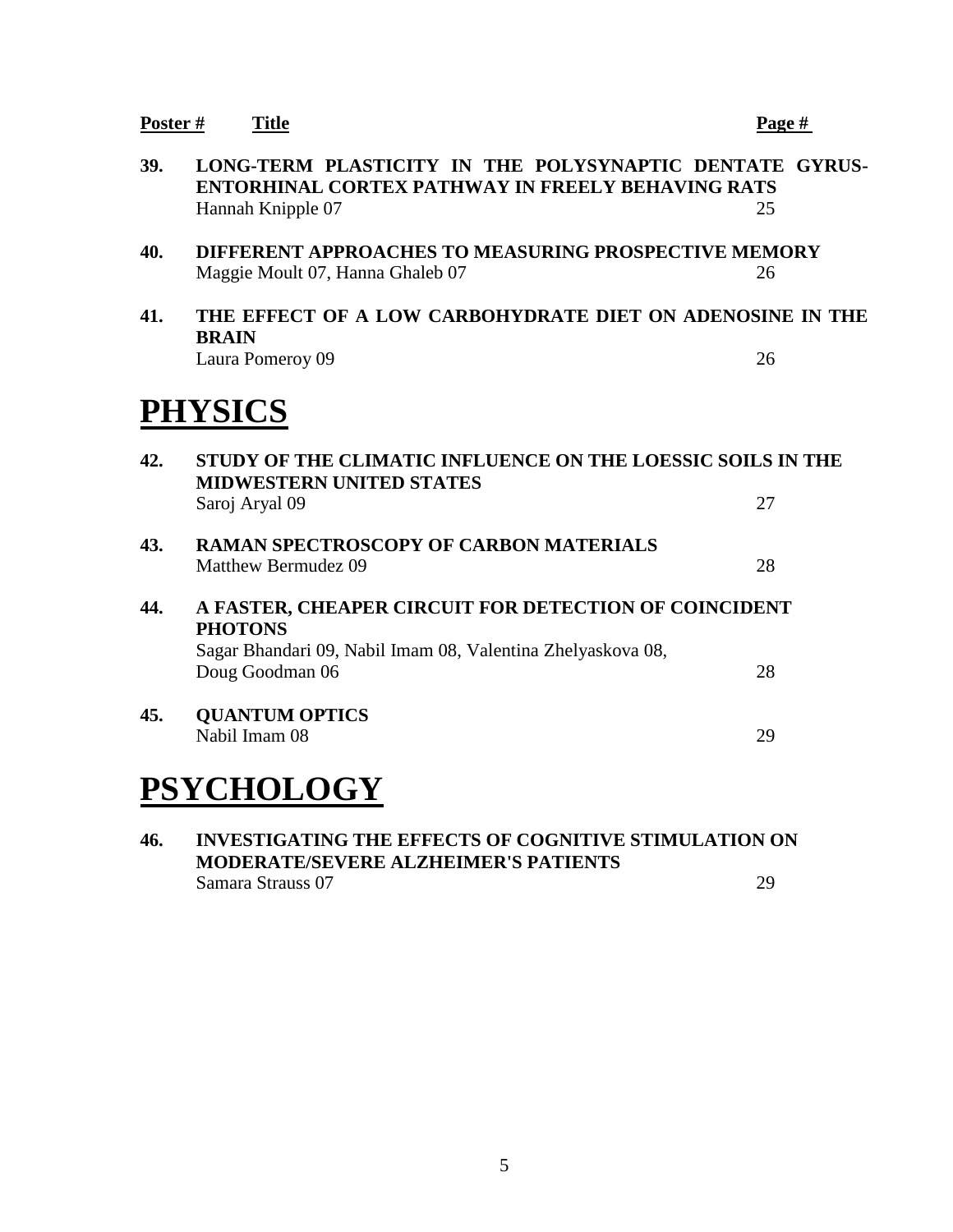# **BIOLOGY**

#### **1.**

## **CYP4X1 INSERTION INTO THE p-GEX VECTOR**

Shahzad Ahmed 08

Faculty Sponsor: Hebe Guardiola-Diaz

The purpose of this study was to insert a CYP4X1 template into the p-GEX vector as part of a larger study to determine CYP4X1's function. In order to accomplish this, a 4X1 expression template was obtained from PCR amplification of the 4X1 gene. This template was then inserted into the TOPO vector and transformed into E. coli from which the vector was amplified. The transformation was inconsistent. Colonies were grown in the presence of a selective antibody (Karamycin) and restriction digests were used to find a correctly transformed colony. This colony was then amplified in a large scale 50 mL culture, digested with NCO1 and NOT1, and the 4X1 template was extracted using a gel extraction kit. 3 ng of 4X1 template DNA were then attempted to be transformed into the p-GEX vector. The 4X1 protein template was successfully inserted into the TOPO vector which produced large amounts of pure 4X1 template DNA. However, insertion of the 4X1 template into the p-GEX vector was unsuccessful. In the future, I hope to successfully insert the 4X1 template into the p-GEX vector.

#### **2.**

# **DETERMINING THE POTENTIAL EFFECTS OF THE AZOLE ANTIFUNGAL DRUG ECONAZOLE ON** *MYCOBACTERIUM TUBERCULOSIS*

Lydia Ansen-Wilson 07 Faculty Sponsor: Lisa-Anne Foster

Tuberculosis (TB) is becoming an increasing international health concern as coinfection with HIV continues to rise. The World Health Organization recently estimated that as many as onethird of all AIDS deaths can be attributed to TB. One of the main difficulties in attempting to eradicate TB is the increase in the occurrence of multi-drug resistant strains of *Mycobacterium tuberculosis*, the causative agent of TB. As the overall efficacy of traditional antibiotics declines due to resistance, it becomes vital to search for alternative pharmaceutical therapies. Previous research has shown that the azole antifungal econazole not only successfully inhibits growth of various mycobacterial species but also binds tightly to the tuberculin protein MT CYP51, a cytochrome P450. Recently, however, statistically significant synergy has been observed between 5-25uM econazole and 0.025ug/ml isoniazid, one of the traditional antibiotics used to treat TB, when early log phase cultures of *Mycobacterium bovis* were inoculated with both drugs. It has also been shown that econazole alone most effectively inhibits growth of stationary phase mycobacteria. Thus, azole antifungal drugs likely have the potential to be used to treat both active and latent TB infections. The next step in our work will be to determine whether or not azoles are likely to be effective *in vivo.* Since *M. tuberculosis* is known to have the ability to survive inside macrophages during infection, a protocol for harvesting and infecting mouse macrophages was designed. Macrophages were harvested through peritoneal lavage four to five days after injection of thioglycollate into the peritoneal cavity. Macrophages were then cultured and treated with both econazole and isoniazid to make sure these drugs would not have adverse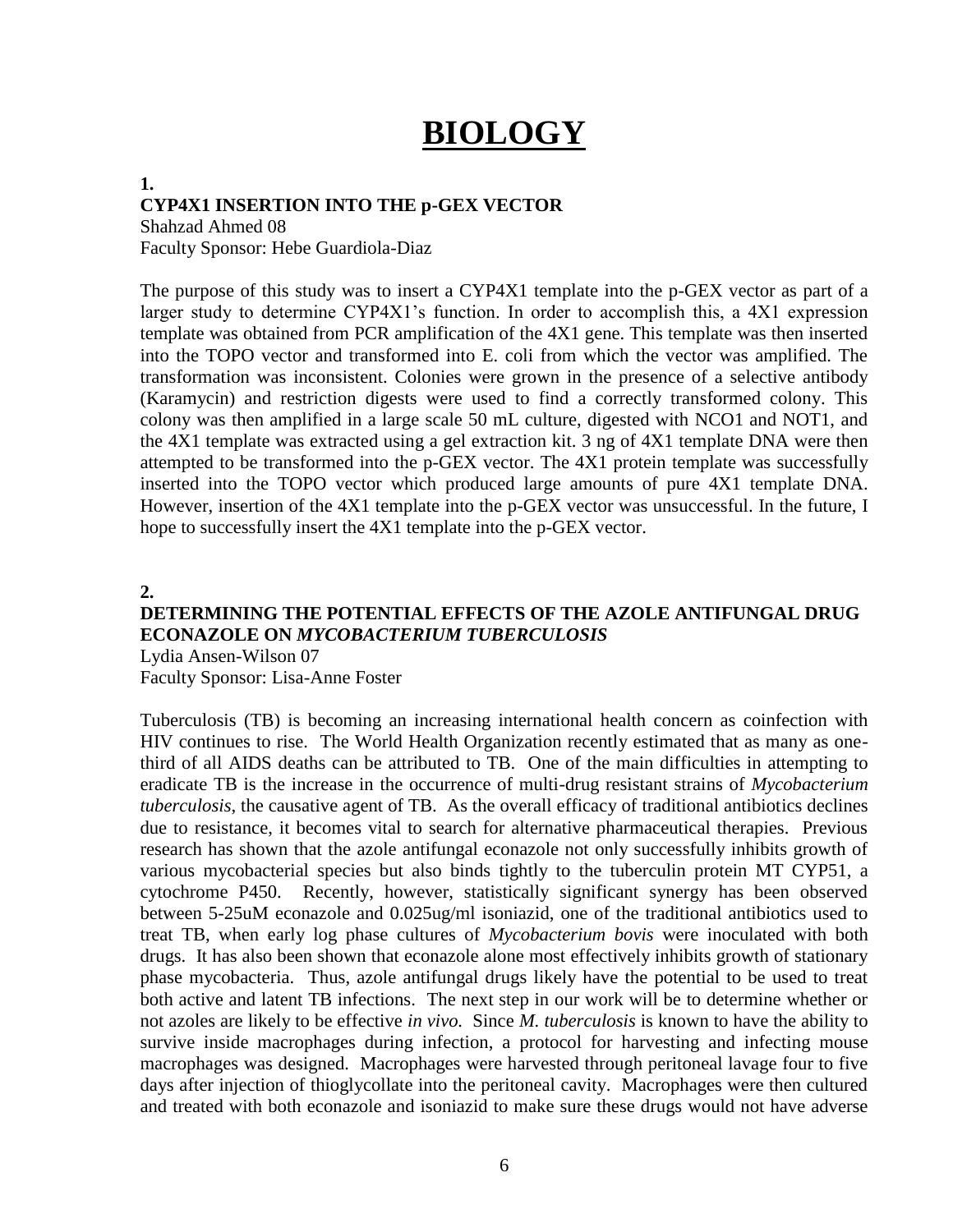effects on the cells. Preliminary results indicate that concentrations of 10-20uM econazole affect the health and viability of the macrophages, though further studies will be necessary to confirm this finding.

## **3.**

# **THE EFFECT OF LOW FREQUENCY ELECTRICAL STIMULI ON THE PRODUCTION OF ELECTRO COMMUNICATION IN THE WEAKLY ELECTRIC FISH,** *APTERONOTUS LEPTORHYNCHUS*

Brett DiBenedictis 07 Faculty Sponsor: Kent Dunlap

The weakly electric fish, *Apteronotus leptorhynchus*, uses a communication modality shared by few animals, and is limited to an aquatic setting (due to the exploitation of a water medium). A. leptorhynchus produces and detects electric fields from the surrounding medium. The animal's reception of electric fields is accomplished by two parallel electrosensory systems, the ampullary system and the tuberous system. The phylogenetically older ampullary system detects low frequencies that are emitted by all animals (eg. heartbeat). Thus they can use the ampullary system to locate other fish. The tuberous system detects high frequency signals that are produced by conspecifics. When communicating, these fish produce brief modulations in their normal frequency, known as "chirps."

Previously, researchers have believed that ampullary receptors do not play an important role in electro communication. I tested this theory by presenting fish with low frequency stimuli and subsequently measured their production of chirps. I first stimulated a fish with a low frequency (30 Hz) and 3-5 minutes later stimulated it again with a high frequency (900-1000 Hz), known to elicit chirping. The low frequency stimuli would activate the ampullary system and the high frequency stimuli would activate the tuberous system. In all cases, fish that were first stimulated with the low frequency chirped significantly more than the controls when later introduced to a high frequency. Controls were stimulated only once with a high frequency. This data suggests that the neural circuitry involved in these two electrosensory systems is intertwined.

### **4.**

# **GLANDULAR HAIR SECRETIONS OF THREE DISTANTLY RELATED INSECTS: THEIR CHEMICAL COMPOSITION AND ECOLOGICAL ROLE**

Laura E. Eckman 09

Faculty Sponsors: Scott R. Smedley, Thomas Mitzel, Frank C. Schroeder (Cornell University, Department of Chemistry and Chemical Biology)

Glandular hairs, cuticular structures with droplets at the tip, are present in certain insects. Analyses of several of these secretions from butterfly caterpillars and ladybird beetle pupae have led to the discovery of novel chemicals that deter predators. Three distantly related insects for which glandular secretions are poorly understood are larvae and pupae of a ladybird beetle (*Delphastus* sp., Order Coleoptera), caterpillars of the Checkered White butterfly (*Pontia protodice*, Order Lepidoptera), and nymphs of the Hawthorne lace bug (*Corythucha cydoniae,*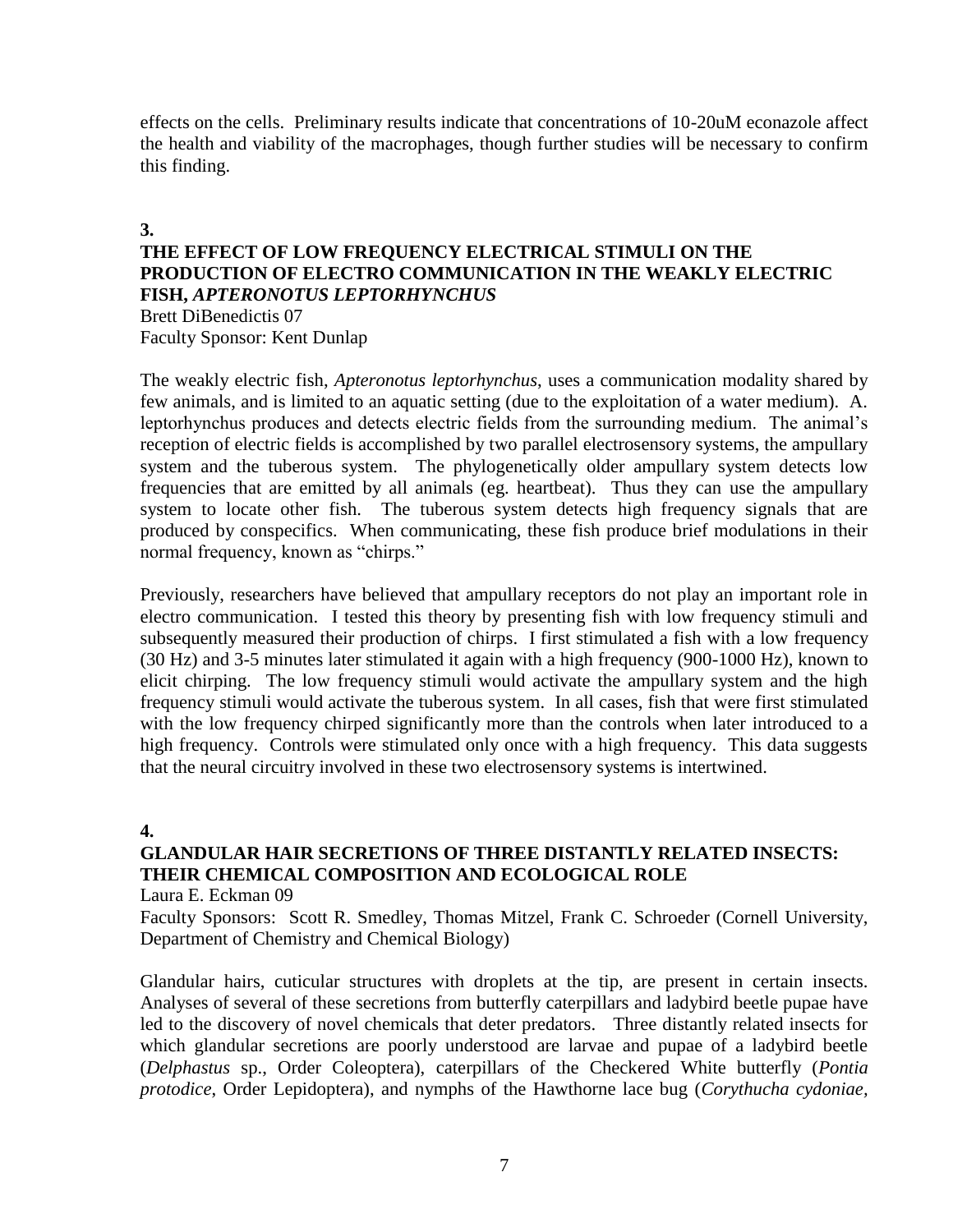Order Heteroptera). Neither the chemical makeup nor the ecological function of the droplets is known for *Delphastus* sp. and *P. protodice*, and the ecological function is not known for *C. cydoniae*, although a previous study resulted in a partial characterization of the chemical composition of this latter species' secretion. For all three species, to determine the chemistry of their droplets, I have collected full body samples of their relevant life stages. The secretions will be analyzed using NMR and other techniques. To determine the ecological role of the droplets, I have planned a series of bioassays with the predatory ant *Crematogaster lineolata*. I have now determined that contact with the lacebug nymphs results in increased cleaning by the ants, but I must perform further bioassays to establish whether this response is caused by the secretion itself. Determination of the chemical make-up and ecological role of the secretions of these three distantly related insects will further our understanding of predatory-prey relationships and insect evolution.

#### **5.**

### **PLACENTAL ANATOMY OF THE SPINY LIZARD** *SCELOPORUS JARROVI* Greg Gavelis 08 Faculty sponsor: Daniel Blackburn

Although most lizards lay eggs, about 20% of the species give birth to their young. Among them is the spiny lizard *Sceloporus jarrovi* from southwestern North America. These lizards are able to retain their eggs full term, a feature made possible by placentas that provide oxygen and water to the embryos during development. We used light microscopy to examine resin-embedded sections of placental membranes to discern the structural basis for placental function. Although placentas of this species have been described as simple by earlier studies, our examination reveals some of the most unusual placental features to be found among reptiles. Specializations include direct contact between fetal and maternal tissues, novel modifications of the yolk sac that persist until birth, and pronounced epithelial outgrowths on both the fetal and maternal faces of the placenta. The striking placental specializations found in *S. jarrovi* suggest that even wellstudied species can exhibit dramatic and unexpected specializations, as revealed by microscopy.

#### **6.**

## **CHARACTERIZING THE INVERTEBRATE COMPONENT OF THE DIET OF FLORIDA'S CRESTED CARACARAS**

Isabel Gottlieb 09, Kyle Pias 07 Faculty Sponsor: Joan Morrison

The Crested Caracara (*Caracara cheriway*) is a medium sized raptor that occurs on the grasslands of Mexico and the southern United States ranging from southern Arizona to an isolated population in south-central Florida. What is known about the caracara's diet is largely descriptive (Morrison, 1996) and they are often described as opportunistic carrion eaters (Bent 1938). Recent studies have shown their diet to be much more diverse and consist of much more live prey than previously thought (Morrison and Pias, 2006). We investigated the difference in invertebrate component of the caracara's diet between three groups; 1) breeding birds during the breeding season, 2) non-breeding birds during the breeding season, and 3) non-breeding birds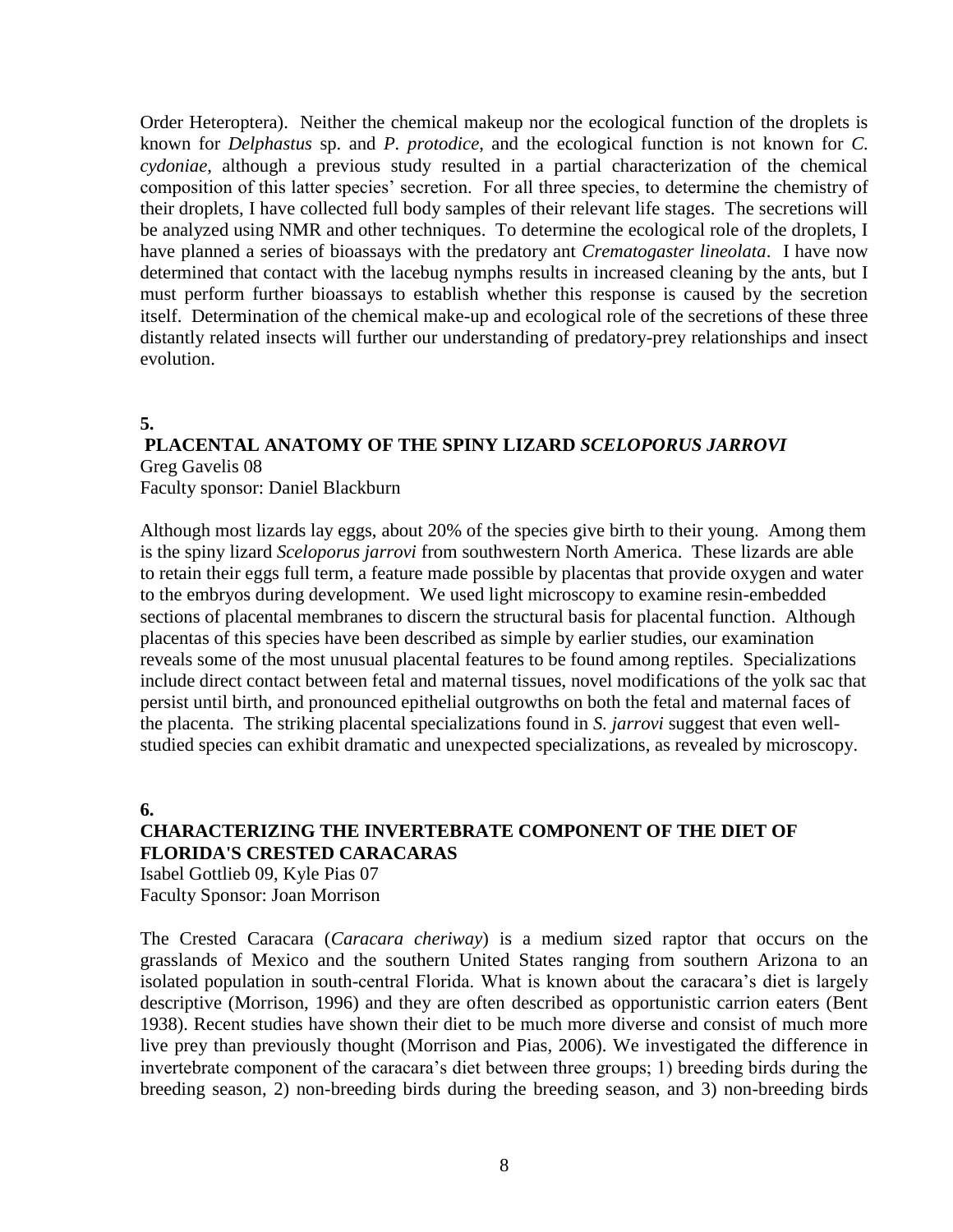during the non-breeding season. We analyzed invertebrates found in 141 pellets representing 30 different breeding pairs during the breeding seasons from 1993 to 1997 and 200 pellets collected in 2000 from a communal roost of non-breeding caracaras. Breeding birds consumed members of 22 families and 44 genera and non-breeding birds consumed members of 34 families and 73 genera. The diet of non-breeders was more diverse than the diet of breeders during the breeding season, but diet diversity dropped drastically in the non-breeding season. Most invertebrates found were associated with carrion, dung, or pasture habitat. The high diversity of invertebrates in the non-breeders' diet during the breeding season compared to that of breeding pairs suggests that breeding birds protect the best foraging habitat during the breeding season and may exclude non-breeding birds from the most valuable food sources. The drop in the diversity of the nonbreeders during the non-breeding season may be a result of a change in the availability of invertebrates.

#### **7.**

# **MOLECULAR CLONING OF CYTOCHROME P450 CDNAS FROM**  *MYCOBACTERIUM TUBERCULOSIS*

Olga Corazón Irizarry 09 Faculty Sponsor: Hebe Guardiola-Diaz

Drug-resistant strains of *Mycobacterium tuberculosis* (*M. tuberculosis*), the causative agent of tuberculosis (Tb), have quickly developed, and the infections they cause are increasingly difficult to treat. It is imperative that research continues to find new targets to produce new drug therapies. One of several of 20 cytochrome P450s (CYPs) in *M. tuberculosis* may prove to be a target for treatment of tuberculosis infections. In order to characterize the *M. tuberculosis* CYP complement, I have generated expression constructs for CYP 121, CYP 126, CYP 128 and CYP 140. We are now in a position to study the biochemical properties of these proteins to determine their role in *M. tuberculosis*.

**8.**

# **DEVELOPMENT OF THE EMBRYONIC MEMBRANES OF THE CORN SNAKE,**  *PANTHEROPHIS GUTTATUS*

Siobhan Knight 07 Faculty Sponsor: Daniel Blackburn

I am using Trinity's breeding colony of corn snakes, *Pantherophis guttatus,* to provide basic information about reptile development and egg physiology. During the summer I learned and applied the techniques for scanning electron microscopy (SEM) in order to examine fetal membrane development. I am studying the chorion, allantois and the omphalopleure, as well as looking at the disappearance of the isolated yolk mass. I periodically harvested embryos, removed their membranes, processed them and examined them using SEM. This technique has revealed details of cellular composition of the membranes and given an anatomical basis for physiological exchange between the embryos and the environment.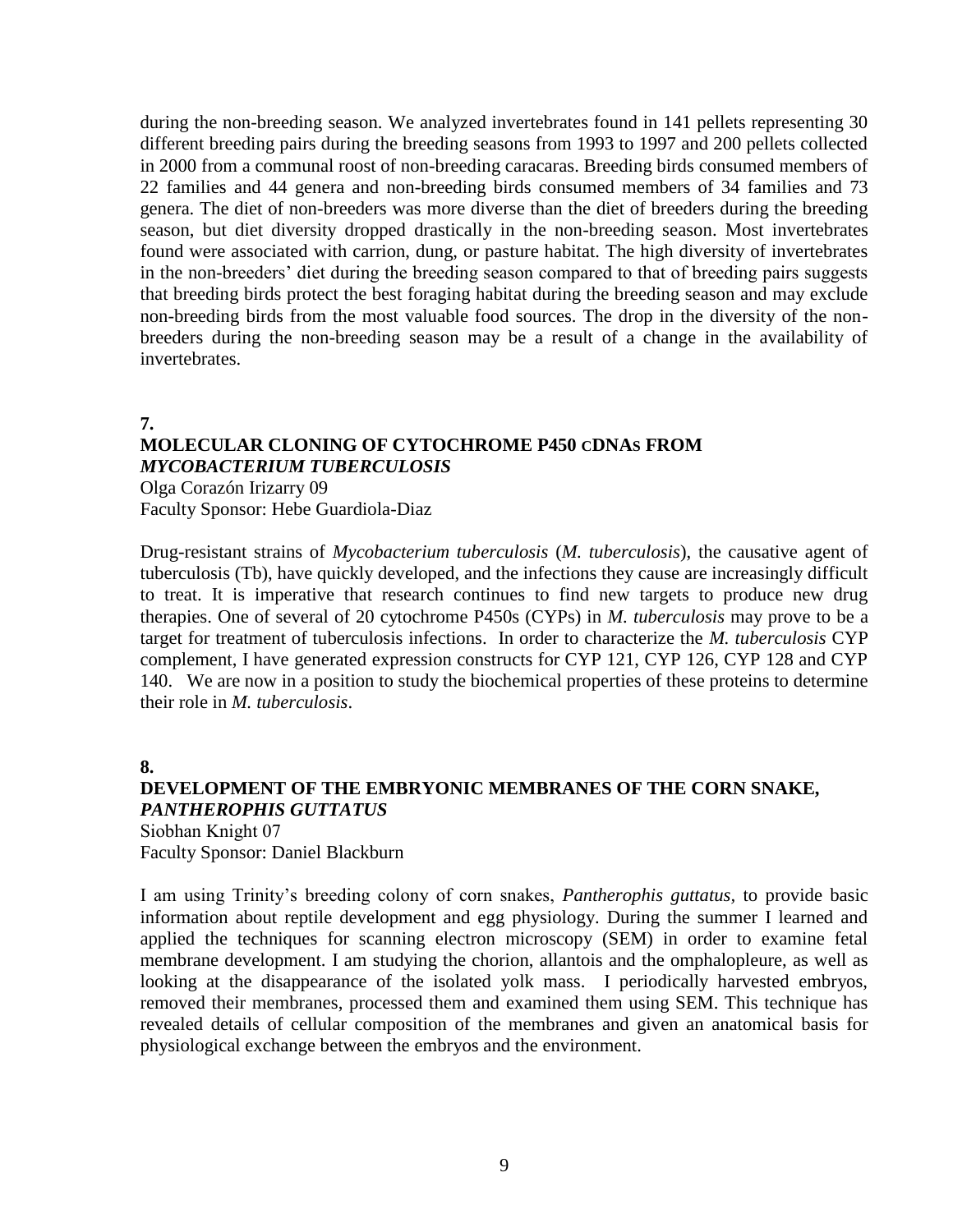## **9. EFFECT OF GENDER IN SOCIALLY INDUCED CHANGES IN ELECTROCOMMUNICATION AND BRAIN CELL PROLIFERATION IN ELECTRIC FISH**

Elizabeth McCarthy 07 Faculty Sponsor: Kent Dunlap

Previous studies have shown that male-male pairing of electric fish, *Apternotus leptorhynchus*, increases production of aggressive electrocommunicaion signals termed chirps and cell proliferation in the brain. This set of experiments examined the effect of gender on chirp rate and cell proliferation. First male fish were exposed to a simulated male signal and their chirp rates were recorded. Fish were then paired with another male or a female fish for one week, injected with BrdU (a marker of cell proliferation), and then exposed to a simulated male signal again. There was no significant difference between the change in chirp rate after social stimulation compared to before for the two types of pairs ( $p = 0.11$ ). The data was highly suggestive however that the gender of the partner in social stimulation does not influence the degree of socially induced potentiation of chirping to a simulated male signal. No evidence was found for increases in brain cell proliferation stimulated by females. Further study will need to be done to determine the exact relationship between changes in chirping behavior and gender pairing in social stimulation.

#### **10.**

## **THE OPTIMIZATION OF RNA ISOLATION FROM** *MYCOBACTERIUM BOVIS* **TO DETERMINE THE EXPRESSION OF CYP450 IN LATENT MYCOBACTERIUM TREATED WITH AZOLS**

Sarah Sweatt 07 Faculty Sponsor: Hebe Guardiola-Diaz

Eukaryotic cytochrome P450s (CYPs) are essential in multiple metabolic pathways. Most prokaryotes have no CYPs; however twenty have been identified in *Mycobacterium tuberculosis*, the causative agent of Tuberculosis. The exact functions of CYPs in Mycobacterium tuberculosis are unknown. Stemming from their role in the production of cholesterol, steroids, and other lipids in Prokaryotes, it is thought that the CYPs of Mycobacterium tuberculosis are a novel drug target for treating patients with tuberculosis. The aim of this study was to determine and compare the expression of cyp genes by northern blot analysis. *Mycobacterium bovis* are forced into a latent stage (caused by starvation) and treated with various azols (antifungals shown to bind cyp51) in order to determine the effects of azols on the transcription of cyps in latent mycobacterium. The intricate cell wall structure of the Mycobacterium bovis has proven to be a formidable obstacle in optimizing RNA isolation from Mycobacterium bovis.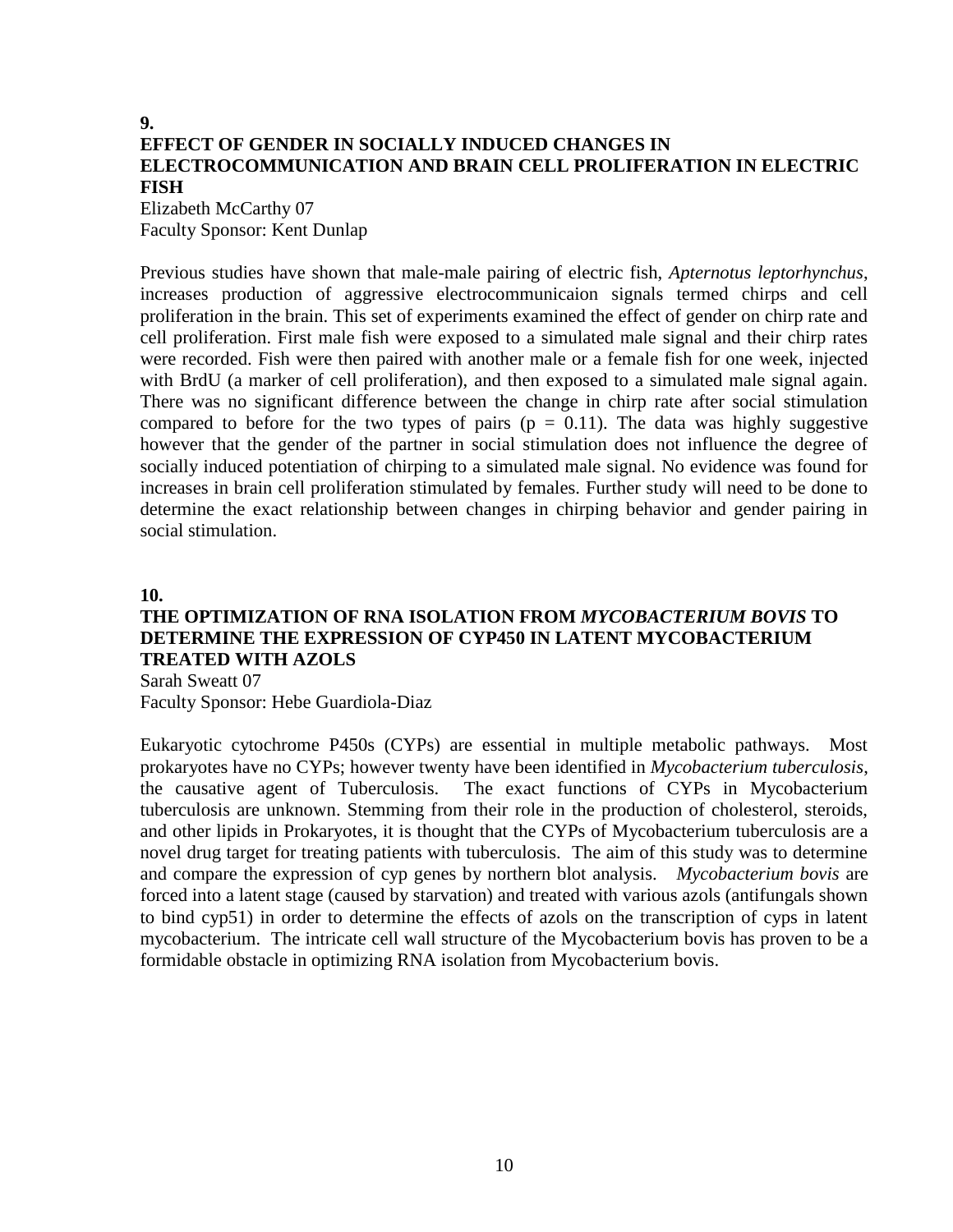## **11. THE EFFECTS OF AZOLE ANTI-FUNGALS ON** *M. BOVIS* **AND** *M. SMEGMATIS* Robert Toscano 07 Faculty Sponsor: Lisa-Anne Foster

Over the past few decades, the number of infections caused by *Mycobacterium tuberculosis* has risen significantly as a result of a deadly combination of mutationally derived drug resistance as well as social and environmental conditions that harbor rapid transmission of the pathogen. For these reasons, there is an increased urgency for the determination of a more efficient mode of targeting the bacteria's virulence. In this study, we attempted to inhibit the function of a cytochrome P450 in *M. bovis* as well as *M. smegmatis,* which has high similarity to that of the CYP51 isoenzyme in M. *tuberculosis.* By targeting this component of the pathogen's genome, we attempted to reduce the sterol levels and consequently inhibit the cells from forming a functional cell membrane. This process involves the ligating a hygromycine- marked allelic exchange substrate, AES, into a shuttle plasmid in order to create a transduced antibiotic resistant bacterial strain. The research was taken a step further by testing the effectiveness of varying concentrations and combinations of an azole anti-fungal, fluconazole, and isoniazid for their ability to bind to CYP51 and subsequently inhibit growth of *M. bovis.* We have found that fluconazole and isoniazid can dramatically inhibit cell growth in culture, leading us to believe that the right concentrations of the two azoles can successfully target the CYP51 isoenzyme and in doing so may act as an effective mode of treatment.

### **12.**

# **EFFECTS OF THE DELETION OF A HYDROPHOBIC REGION IN SERRATE ON NOTCH ACTIVATION IN DROSOPHILA**

Rumen Vasilev 09, Rachel Reece 09 Faculty Sponsor: Robert Fleming

The Notch signaling pathway is an evolutionarily conserved cell-to-cell communication system that is involved in the differentiation of tissues in a variety of organisms. In Drosophila, the Serrate molecule, a ligand for the Notch system, has been found to regulate Notch activity. Previous work suggested that a deletion of a hydrophobic region and a part of the 5th and 6th EGF-like repeats in the Serrate molecule alters the way Serrate regulates Notch. Serrate can either activate Notch on adjacent cells or inhibit Notch, when both are expressed on the same cells. However, the mutant form no longer inhibits Notch on the same cells. In order to confirm the effects of the deletion of the hydrophobic region, recombinant DNA technology is being used to create a modified Serrate molecule, in which only the entire 6th EGF-like repeat, where the hydrophobic region is located, is removed. In addition, the creation of another construct is underway in which only the hydrophobic region of the Serrate molecule is removed, leaving the 6th EGF–like repeat intact. Since the creation of these constructs is still underway, we expect the results soon. By discovering more about how the Notch signaling pathway works in segregating every tissue type, drugs and treatments can be targeted for diseases caused by defects in Notch signaling.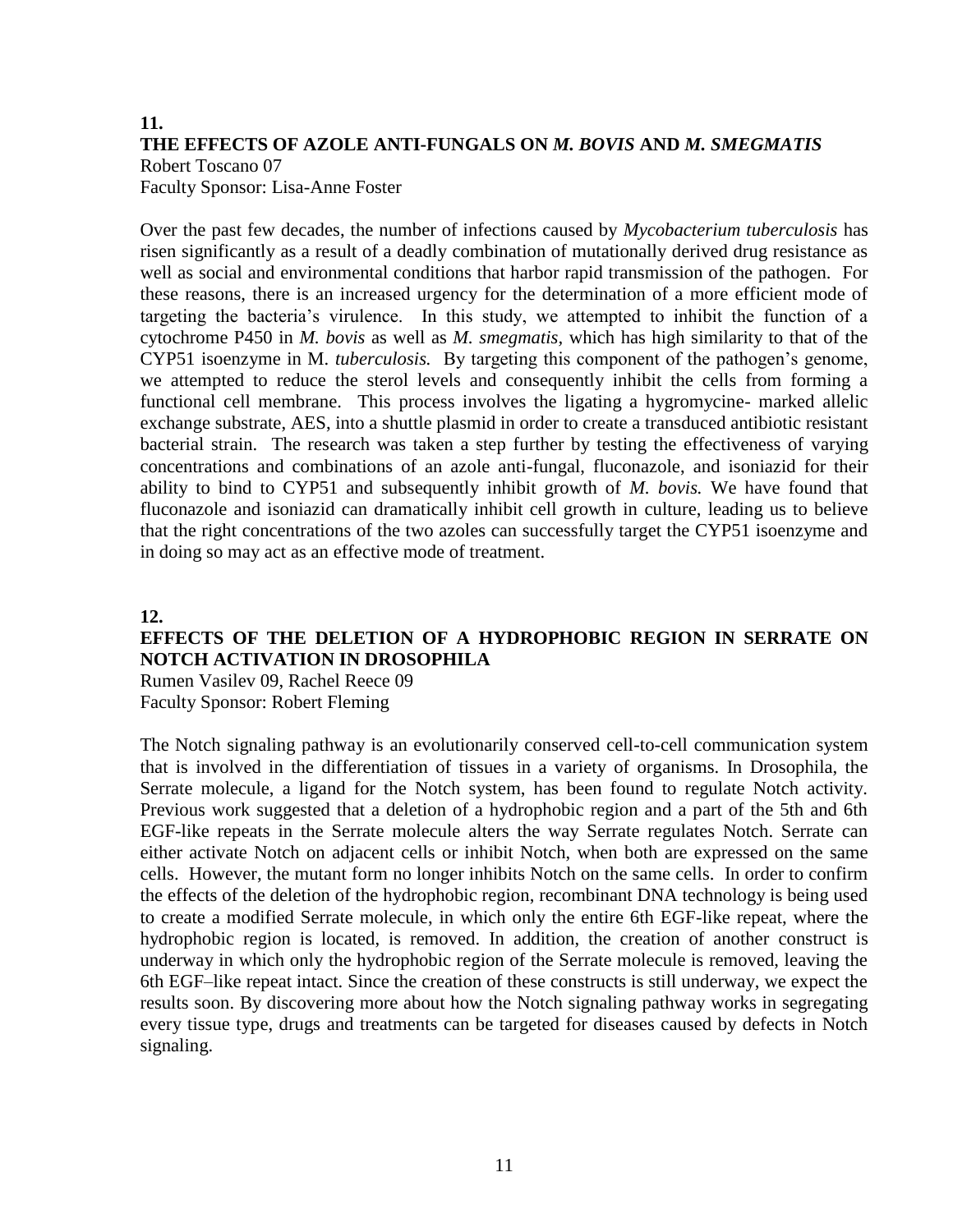# **CHEMISTRY**

#### **13.**

## **COUPLING THE TRIPEPTIDE BOC-LYS(CBZ)-ALA-LYS(CBZ)-NHCH3 TO FERROCENE AND TUNGSTEN** Neena Chakrabarti 09

Faculty Sponsor: Timothy Curran

The coupling of transition metals with peptides can result in the formation of secondary structures. The ability to predict the formation of these secondary structures and define the shapes of the peptides may aid in the creation of proteins which might bind to DNA and fight terminal illnesses, such as cancer. The goal of my research is to successfully couple ferrocene and tungsten to a tripeptide and analyze the resulting structure of the peptide. For this secondary structure analysis, a lysine derivative Boc-Lys(Cbz)-OSu was used as the starting material. A series of reactions were run in which the amino acid derivatives Boc-Ala-OSu and Boc-Lys(Cbz)-OSu were used to create the tripeptide Boc-Lys(Cbz)-Ala-Lys(Cbz)NHCH3. The most recent reactions involved the coupling of 0.4 g of the tripeptide to ferrocene dichloride and replacing the Cbz groups with alkyne groups on another 0.4 g sample. Although it is predicted that the coupling of this tripeptide with tungsten will result in a gamma turn, this part of the procedure has not been analyzed yet. Future work will be directed toward analyzing the secondary structures of the tripeptide when coupled with ferrocene dichloride and tungsten.

#### **14.**

# **SYNTHESIS AND ANALYSIS OF CA2RUD6 AND EFFECT ON THERMAL DECOMPOSITION BY DOPING WITH TICL3**

Adrian Estepa 07 Faculty Sponsor: Ralph Moyer

Ca2RuD6 was synthesized via a 3 step process of distillation of Ca(s), addition of deuterium using  $D2(g)$ , and finally addition of Ru(s). Purity of the synthesized compound was analyzed by X-ray diffraction and thermal decomposition was performed under vacuum conditions. X-ray analysis was performed on the decomposed products. TiCl3 was added to the original Ca2RuD6 and a thermal decomposition was performed on the mixture in addition to an X-ray diffraction analysis of the final decomposed products.

#### **15.**

## **INDIUM-PROMOTED COUPLING OF 3-PHENYLPROPIOLALDEHYDE WITH 4- BROMO-2-METHYLBUT-2-ENE**

Kwame Frimpong 08 Faculty Sponsor: Thomas Mitzel

Knowledge of flow of electrons during synthetic reactions is crucial in chemistry as it helps construct models that predict product formation. This study involved indium-promoted coupling of 3-phenylpropiolaldehyde with 4-bromo-2-methylbut-2-ene using a variety of solvents and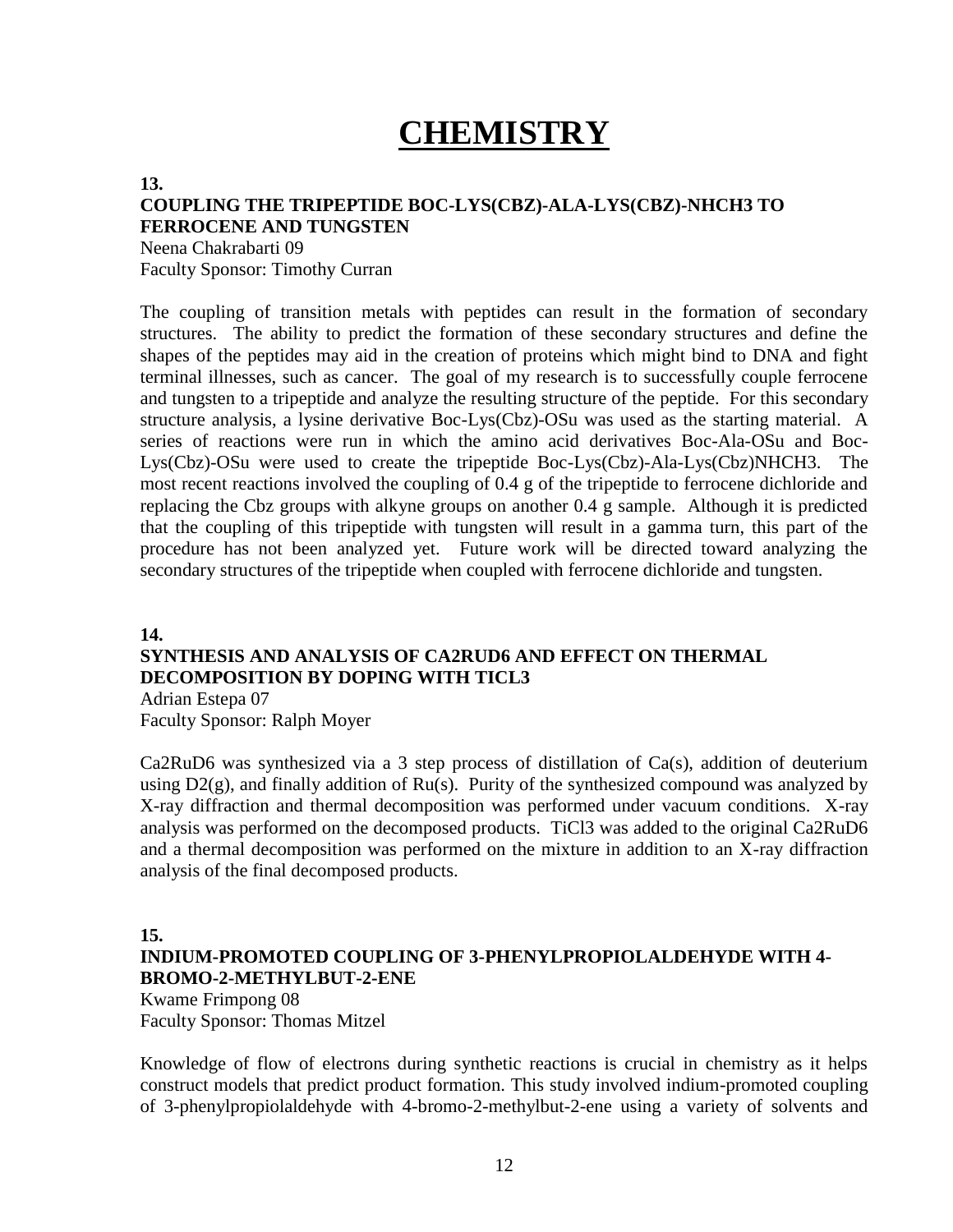reaction conditions. In addition, the kinetics (rates) of the reaction is being studied to determine when the reaction goes to completion. The general reaction is shown below:



This poster will describe the methods used, products obtained and the electronic models derived from the data collected.

## **16. SYNTHESIS OF A HELICAL METALLACYCLIC PEPTIDE** Emmy Handy 08 Faculty Sponsor: Timothy Curran

A metal-ligand interaction can be used to tie two ends of a peptide chain together, yielding a metallacyclic peptide. In this case, a 1,1'-ferrocenedicarboxylic acid link was used to cyclize a tetrapeptide by connecting the first and fourth lysine amino acids via amide bonds. Prior to cyclization, the tetrapeptide was synthesized using solution phase peptide synthesis. <sup>1</sup>HNMR experiments suggest the structure of this metallacylclic peptide to be a  $3_{10}$  helix based on the coupling constants for the amide NH protons.

#### **17.**

## **INVESTIGATION OF THE POST-MORTEM DEGRADATION OF COCAINE, METHAMPHETAMINE, MORPHINE, AND PHENCYCLIDINE BY PUTREFACTIVE BACTERIA**

#### Katharine Harte 08

Faculty Sponsors: Janet Morrison, Robert Powers, PhD (CT State department of Public Safety)

The metabolites of drugs of abuse have mostly been established under pre-mortem conditions, but little is known about the fate of these drugs under post-mortem conditions. Facultative bacteria present in the body during the putrefactive stage of decomposition are known to degrade a variety of organic species. This project hypothesizes that these facultative bacteria metabolize drugs of abuse into as-of-yet unidentified products, which if found would drastically change the current methods of post-mortem toxicology screening. Phase I of this project focused on the development and optimization of liquid-liquid extraction (LLE) methods for the isolation of cocaine, methamphetamine, morphine, and phencyclidine from thiogylcollate growth medium. Following their isolation from the liquid growth medium, the target analytes were derivatized with MSTFA +1% TMS and analyzed by gas chromatography-mass spectrometry (GC/MS) to evaluate sensitivity and recovery.. The LLE/derivatization method used produced inconsistent results among the four analytes tested. Solid phase extraction (SPE), a modified version of the LLE procedure, and alternate derivatization chemistry are currently being explored to improve method sensitivity and reproducibility.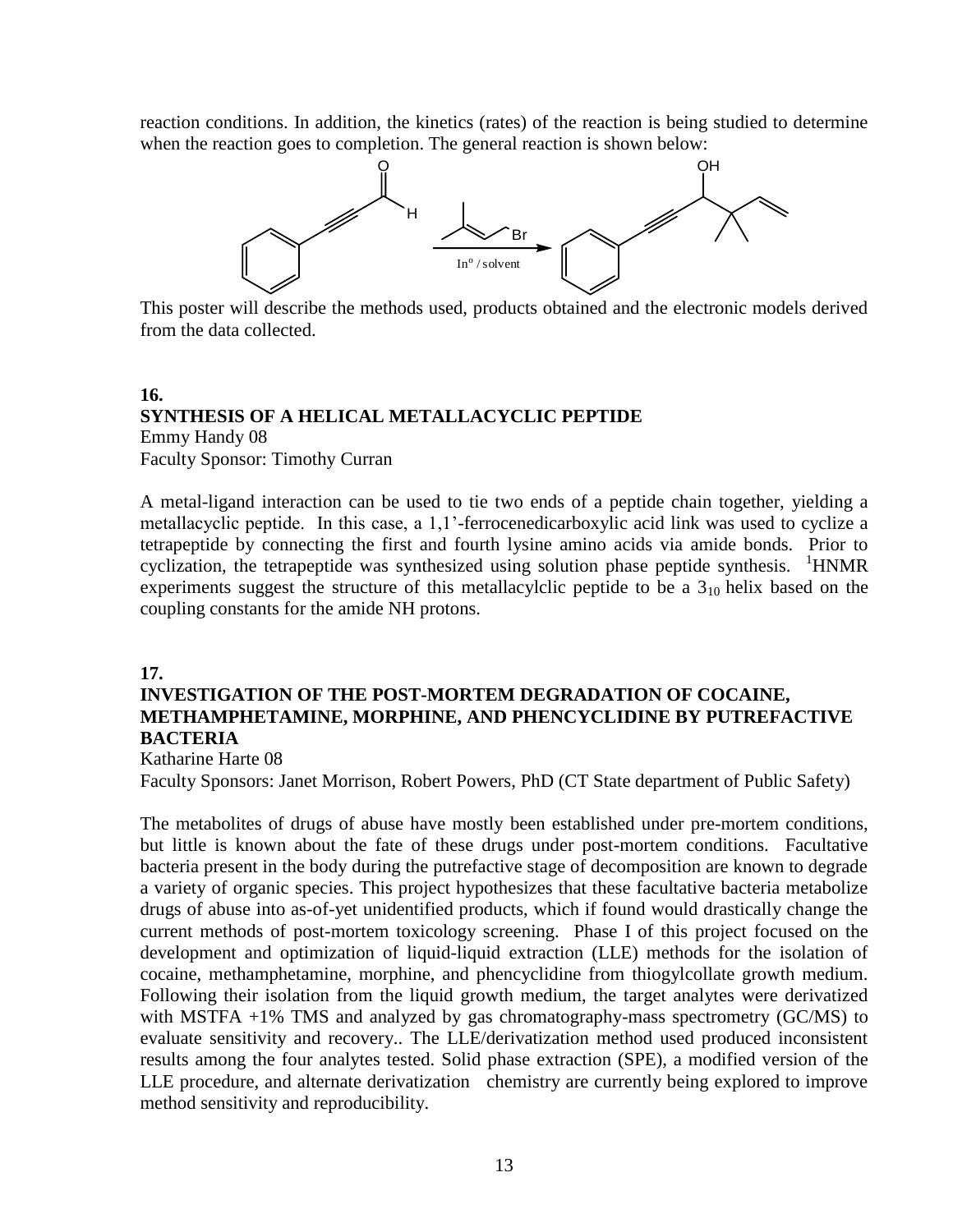## **18. TEMPERATURE AND SOLVENT EFFECTS UPON THE REGIOCHEMISTRY AND RATE OF AN INDIUM PROMOTED COUPLING REACTION** Kristin Kremer 07

Faculty Sponsor: Thomas Mitzel

The stereoselectivity and reaction pathway of the indium promoted coupling reaction involving crotyl bromide and propargyl aldehyde were studied using different temperatures and solvents. The reaction yielded a high amount of the diastereomer product. Based upon the solvent and temperature conditions used, the reaction may have proceeded as a 1,2 or a 1,4 Michael Addition. Water and NMF were the solvents used. At room temperature the reaction rate in both solvents was the same, but when run at  $0^{\circ}$  in NMF, the rate of the reaction increased. Data acquired from the GC-MS was used to follow the progress of the reaction.

#### **19.**

# **DEFINED CONFORMATION IN A DIPEPTIDE INDUCED BY CROSS-LINKING TWO LYSINES WITH 1,1'-FERROCENEDIACID CHLORIDE**

Andrew Rosenau 07 Faculty Sponsor: Timothy Curran

Conformational changes of peptide chains are a growing interest in synthetic chemistry. Being able to predict and/or manipulate different peptide chains has many beneficial applications in drug design and disease treatment. Two lysine derivatives were reacted to form a dilysine, this dipeptide was then reacted with 1,1'-ferrocenediacid chloride to form a metallacyclicpeptide. The cyclic ferrocenyl dipeptide was purified using flash chromatography and identified using ES-MS, <sup>1</sup>HNMR, HPLC, and melting point analysis. The overall yield of the synthesis was low (24%) due to the last step in the synthesis; 1,1'-ferrocenediacid chloride is a very reactive compound and many side reactions occur in which 1,1'-ferrocenediacid chloride will react with more than one dilysine residue. Using DMSO titration a hydrogen bond was found to occur between the ferrocene carbonyl and the amide proton linking the two lysines causing a slight bend in the dipeptide chain. Further studies are being carried out to find out what effects changing the starting peptides will have on the conformational changes and whether there are conditions under which the hydrogen bond can be broken.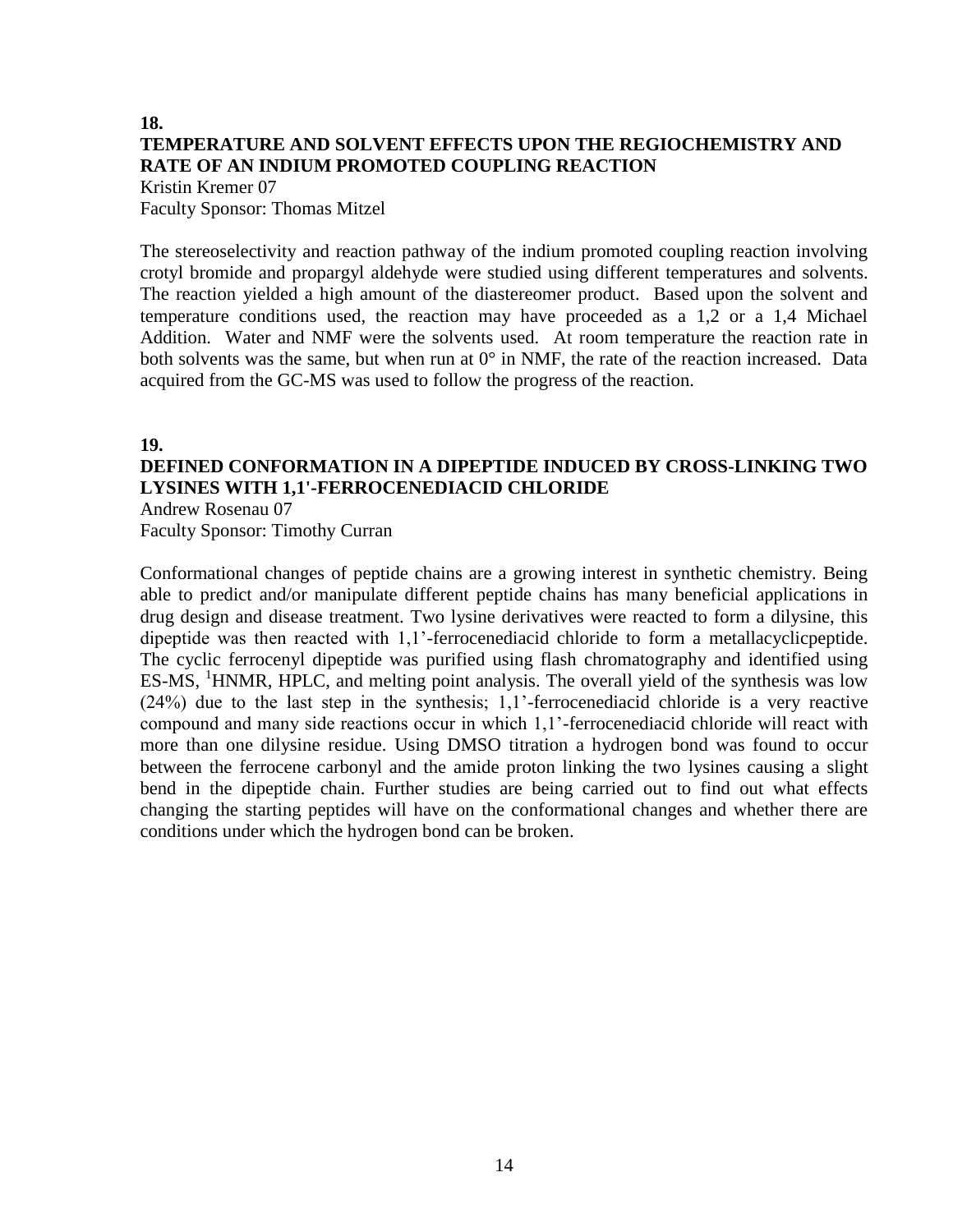### **20. THE SYNTHESIS OF 3-(2-BROMOALLYL)OCT-2-ENAL VIA INDIUM COUPLING REACTION AND COPE REARRANGEMENT.** Laert Rusha 08

Faculty Sponsor: Thomas Mitzel

The goal of this project was to synthesize organic compounds that would serve as templates for antitumor drugs. We set out to create 3-(2-bromoallyl)oct-2-enal. In a 25 mL round-bottom flask we mixed 1 mmol oct-2-ynal with 1.5 mmol 2,3- dribromopropene and 1.1 mmol of indium powder in NMF solvent (as seen in reaction scheme 1) and stir vigorously with a stir bar. The reaction was monitored with TLC plates every hour to see when new products formed.



We hypothesized that the indium would first react with the 2,3-dibromopropene, inserting itself in the molecule and forming a 3 ligand complex. The indium complex would then react with the carbonyl group of the oct-2-ynal via a conjugate addition. The intermediate molecule would then be protonated resulting in 2-bromoundec-1-en-5-yn-4-ol (1). We were hoping that the resulting alcohol would go one step further via a cope rearrangement to form the desired product, 3-(2 bromoallyl)oct-2-enal.



We were not able to get the alcohol product or the desired molecule to form. Reaction 1 was run under different conditions to see if perhaps it was something about the conditions that were impeding it. The reaction was run in NMF and water solvent. It was also run at room temperature for 6 hours, 12 hours, 18 hours, 24 hours, 80 hours but still with no success. The products that formed were a mixture of starting material and other unknowns. From the abundance on the GC graph, it was clear that the starting material, the 2,3-dibromopropene and the oct-2-ynal, were by far the most prevalent. Other products that formed we were not able to identify because their concentrations were too small.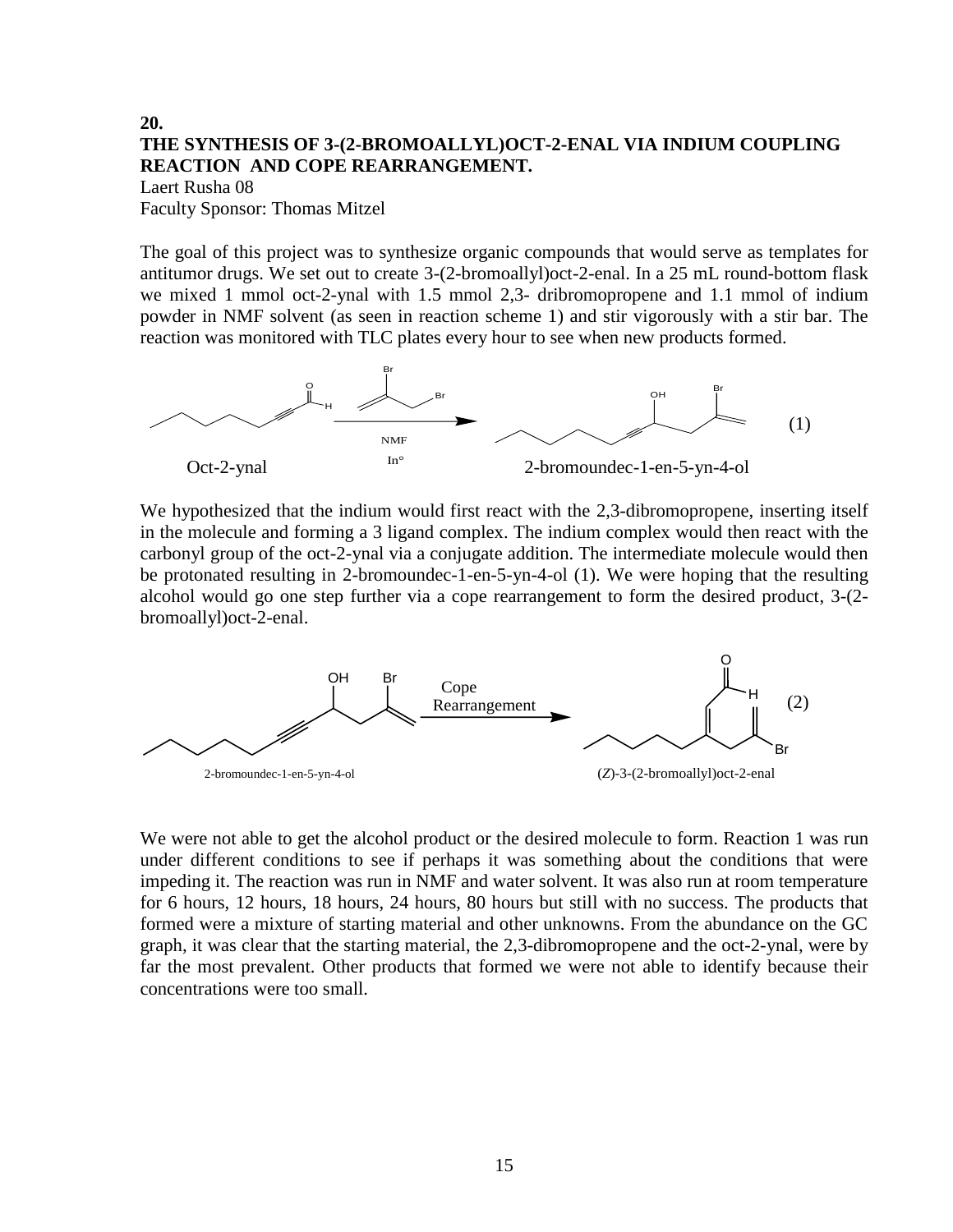## **21. CONTROL OF PRODUCT FORMATION IN INDIUM PROMOTED COUPLINGS USING DIFFERENT SOLVENTS** Timothy Scarella 08

Faculty Sponsor: Thomas Mitzel

The control of product formation is of great importance in organic synthesis. This poster will detail the efforts made towards controlling product formation in indium-promoted couplings, primarily using changes in solvent.



# **22. CASCADE REACTIONS USING BARBIER COUPLING CONDITIONS** Rebecca Suflas 08

Faculty Sponsor: Thomas Mitzel



The stereoselectivity of indium promoted coupling reactions involving 1,3-dichloropropene and 3-phenylpropionaldehyde was studied. The reaction was carried out using several different solvents and was run under different conditions to determine how these changes would affect the product of the reaction. Each of the conditions yielded slightly different products and concentration of those products. Solvents used in this reaction were DMSO, NMF, THF,  $H_2O$ , and a 1:1 solution of  $DMSO/H<sub>2</sub>O$ . Sonication was also used to speed up reaction rates and determine if additional products would form. When sonicated, Barbier conditions were used and a bicyclic structure was then obtained.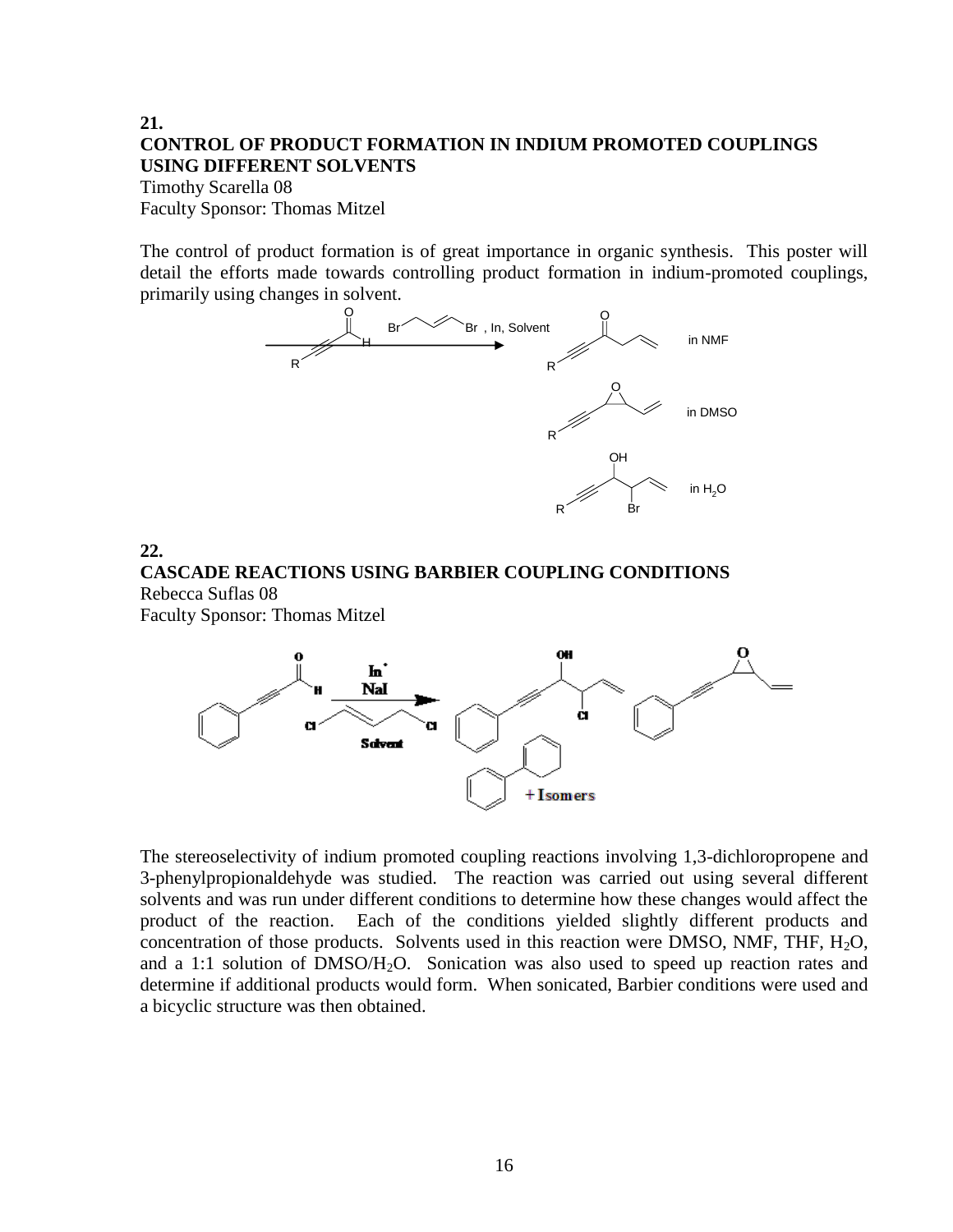# **23. COMPARISON OF SYMMETRIC AND ASYMMETRIC TUNGSTEN MONO-ALKYNYLAMINO ACID COMPLEXES**

Whitney Smith 07, Peter Hendrickson 09 Faculty Sponsor: Timothy Curran

Previous research done in our lab has proven that alkynylpeptides react with the tungsten complex (W(CO)3(dmtc)2, dmtc= dimethylthiocarbamate). The product of this reaction is a tungsten bis-alkynylpeptide complex. This summer the corresponding mono-alkynylamino acid complexes were prepared using both symmetrical and asymmetrical alkynylamino acids. It was found that the NMR spectra of the asymmetric alkynylamino acids and the symmetric alkynylamino acids were nearly identical. The results and implications of this work will be presented.

# **COMPUTER SCIENCE**

#### **24.**

# **CONNJUR: TOWARDS A FREE OPEN SOURCE SOFTWARE APPLICATION TO SUPPORT THE BIOMOLECULAR ANALYSIS USING NMR SPECTROSCOPY** Brian Sinnott 07

Faculty Sponsor: Heidi Ellis

Currently, experiments to determine the structure of macromolecules using Nuclear Magnetic Resonance (NMR) involve the use of a spectrometer that produces raw spectral data and a series of software tools to analyze the data. These software tools operate on different platforms and use a variety of different input and output file formats, creating a complex experiment environment and resulting in the potential for lost data. The CONNecticut Joint University Research (CONNJUR) group has created a software application capable of combining a variety of tools that can be used transparently during the determination of the structure of a molecule using NMR spectroscopy. The CONNJUR software is supported by a MySQL database which stores experimental data, including a history of the steps taken in an experiment. The research undertaken during the summer encompassed three areas. The group intends to make the CONNJUR software free/open source. Therefore, the first research effort was to investigate the available licenses and to determine the optimal license for the CONNJUR software. Open software would allow all members of the NMR community to provide valuable input to CONNJUR's code. The CONNJUR code was commented and a user manual started to support understanding by contributors to CONNJUR as part of this effort. The second venue of research was determining the optimal way to allow data to be displayed within a graphical user interface. A program was developed that would take a group of objects, retrieve the data in the objects and display the data in a table, regardless of the type of the objects. Lastly, the usability of CONNJUR's interface was addressed adding by scroll bars, tooltips, and help buttons.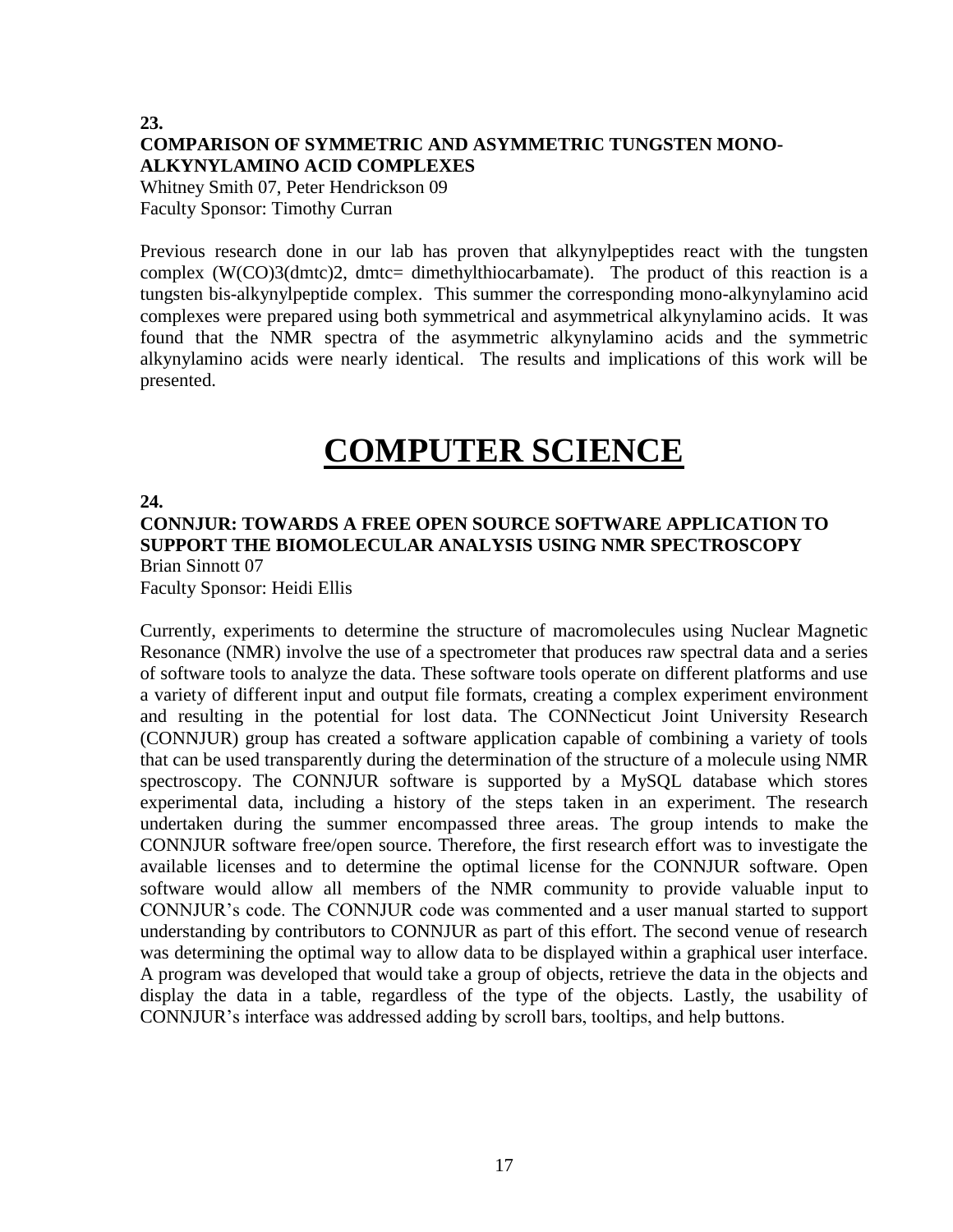# **EDUCATIONAL STUDIES**

#### **25.**

### **A POLITICAL HISTORY OF SCHOOL FINANCE REFORM IN THE METROPOLITAN HARTFORD REGION, 1945-2005**

Elisabeth Pennington 07 Faculty Sponsor: Jack Dougherty

Over the past 50 years, states have been fighting continuous battles over local property taxes and school finance equity. Since the 1970s, the state school funding systems of 19 states have been declared unconstitutional causing them to reassess school finance legislation. We lack a clear understanding of how the politics of school finance have evolved since the post-WWII era, especially the struggle between cities and suburbs. This historical analysis focuses on Connecticut and explores the question: how did legislators act on school finance bills and what factors influenced them from 1945 to the present? Both qualitative and quantitative data have been compiled from 1945 to the present including Connecticut General Assembly education committee hearings, economic regression analysis of legislative roll call votes, and longitudinal school funding data. Findings reveal that while funding education through property taxes has been continually contested since 1945, how funds are allocated has changed throughout time. State funding to subsidize local education in the years preceding World War II focused on the needs of rural school districts to upgrade their education systems but after the 1965 legislative reapportionment and the 1975 Horton v Meskill judicial intervention, urban districts such as Hartford received considerably more funds.

#### **26.**

# **A VISUAL GUIDE TO SHEFF VS. O'NEILL SCHOOL DESEGREGATION** Jesse Wanzer 08

Faculty Sponsors: Jack Dougherty, David Tatem

How much has the racial composition of schools changed during the past decade of school desegregation in metropolitan Hartford? In 1989, Elizabeth Horton Sheff and other parents filed a lawsuit on behalf of their children against then-Governor William O'Neill in 1989, claiming that Connecticut's school system of separate city and suburban school districts led to racially segregated schools. In 1996 the state Supreme Court ruled in favor of the Sheff plaintiffs, but did not specify a goal, solution, or timetable. By June 2007, the settlement calls for at least 30 percent of the public school minority students residing in Hartford to be educated in racially desegregated schools, primarily through interdistrict magnets and "Open Choice" city-suburban transfers.

Our study investigated whether this voluntary desegregation plan is likely to meet the 30 percent goal by next year. To measure the progress toward this goal, we obtained raw student enrollment data from the Connecticut Department of Education and calculated the percentage of Hartford minority students who were enrolled in magnet schools and suburban districts that met the Sheff settlement standards. Our most significant finding was most Hartford students in magnet schools in 2005-06 were ineligible to be counted under Sheff because the proportion of minority students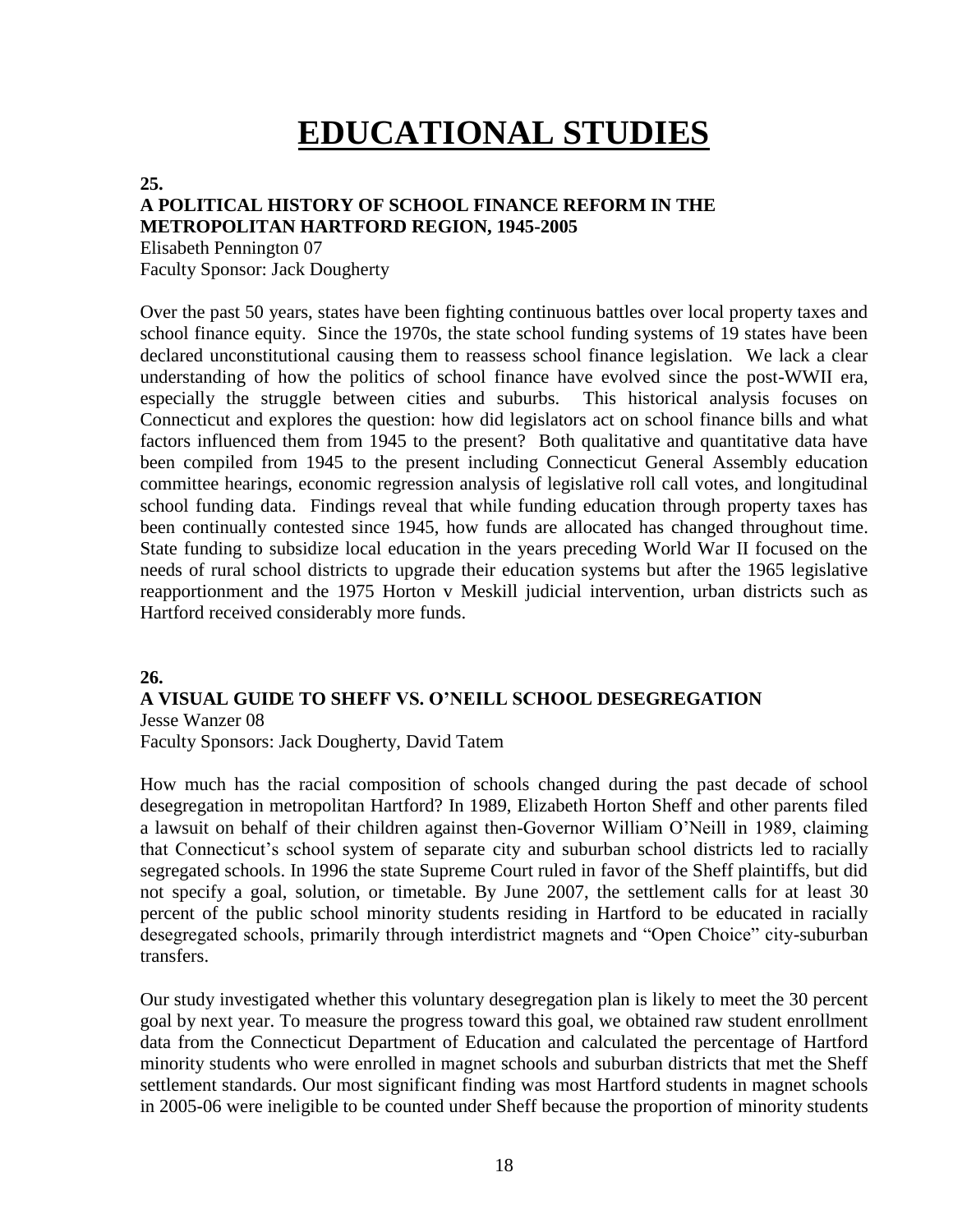exceeded that standard defined in the settlement (currently 73%), or because they were in grades that had not yet been phased in to the new magnet school. Five of the twenty-two magnet schools did not meet the requirement this past year, and more will be in jeopardy when the grace period ends at the beginning of the school's third year of operation. Presently, we stand less than halfway (14%) toward meeting the 30% Sheff settlement goal by June 2007, and it appears that progress will remain stagnant.

# **ENGINEERING**

#### **27.**

## **TRACKING THE MOVING BOUNDARY OF STREAMED IMAGES USING LEVEL SETS**

Susmita Bhandari 07 Faculty Sponsor: Taikang Ning

Level set method is a numerical technique that can track evolving interfaces by means of solving a variety of partial differential equations. It has been implemented in many applications in image processing, computer graphics, robotics, computational geometry and mathematics among others. Its use in image processing for segmentation and tracking has been an active area of research in recent years. However, the execution of level set algorithms has been found to be computation intensive and time consuming. In this research, we consider using this method in image processing to implement a system that can track evolving boundaries of a target object. The system will have a pipelined and parallel structure implemented on a Field Programmable Gate Array (FPGA) with which we hope to significantly reduce the execution time. The approach to this problem is through a hardware/software co-design involving both algorithm development and hardware implementation. We are currently in the process of creating a complete model of the algorithm in Mathwork's Simulink environment. Future work will entail implementing the model into FPGA environment and setting up an image data streaming system using a progressive scan camera.

### **28.**

# **STUDY OF NEURON MODELS USING THE GENERAL NEURAL SIMULATION SYSTEM**

Mahmudul Chowdhury 08, Adam Fine 08 Faculty Sponsor: Harry Blaise

Neurons can be represented as electric circuits consisting of resistors and capacitors(RC). Neural networks were simplified as a compartmental model in order to study the electronic representations of neurons. Each compartment is an RC circuit. The action potential of various compartments was examined when the soma of the neuron was injected with a current. The General Neural Simulation System(GENESIS) was used in order to inject current to simulate the neuron. A systematic procedure was used in order to proceed through the simulation, one compartment was simulated; followed by more compartments, each step making the neuron more complex. There were two components to the simulation, the neuron and injection current.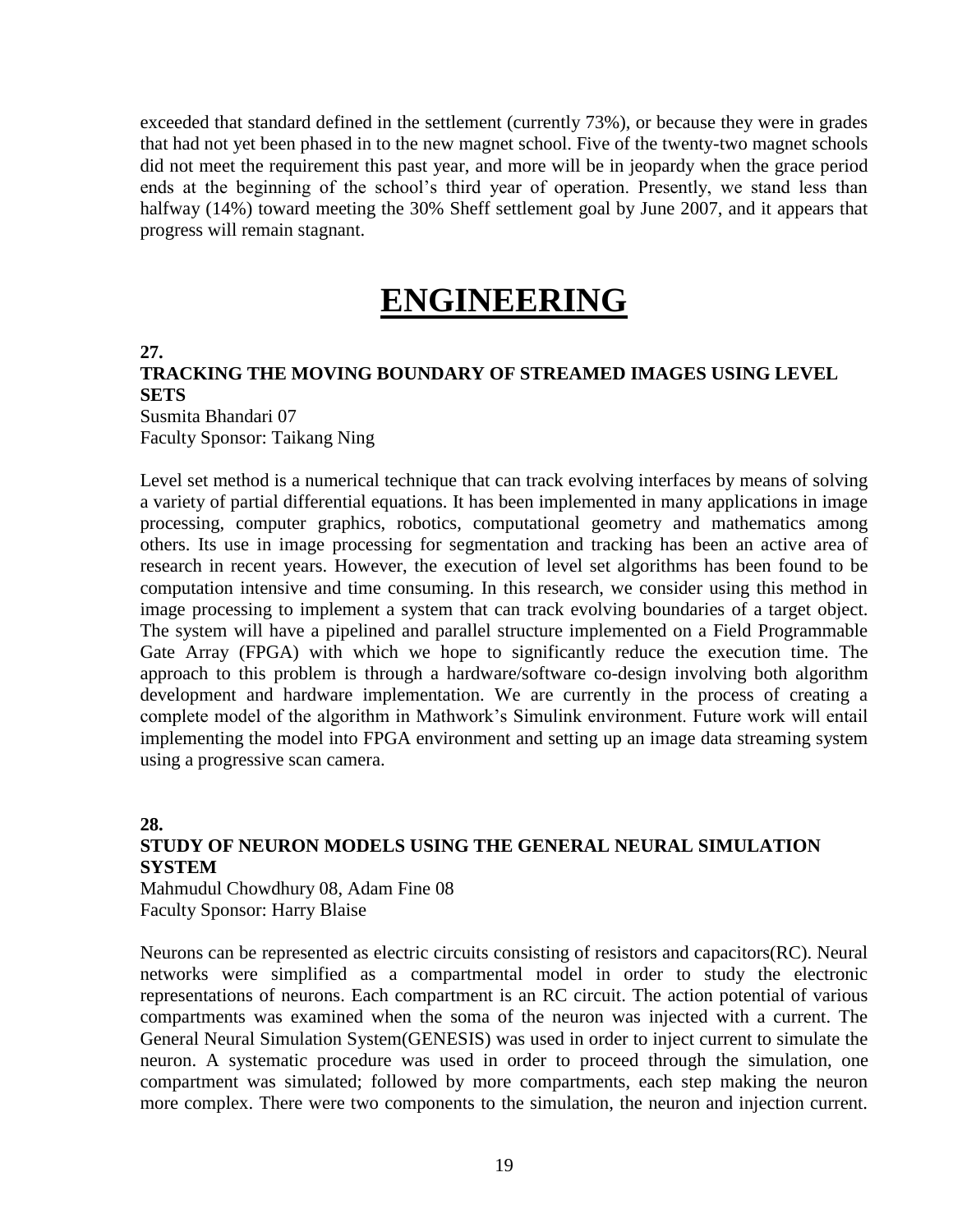A pulse of electric current was passed through the soma which triggered an action potential allowing sodium and calcium channels of the soma to open. The soma and dendrite compartments were according to the Hodgkin and Huxley model. In that a model, the two components include charging the membrane capacitance and the movement of specific type of ions across the membrane. The ionic current itself is divided into a sodium current and potassium current. The length and diameter of each compartment used in the model were 30micro meters each. The sodium equilibrium potential was set at 0.045V and the potassium potential was - 0.082V. The simulation clock was always set at 0 and the injection current used was 0.3nA. The graph produced from such a model shows the membrane voltage during action potential.

### **29.**

## **COMPUTER-BASED FLUID VISCOSITY INSTRUMENT**

Kashif Mohiuddin 08 Faculty Sponsor: Joseph Palladino

Viscosity is a fluid property that is a measure of the fluid's internal friction and resistance to flow. Viscosity relates how hard one pushes on a fluid (shear stress) to how fast it flows (strain rate). If the shear stress in linearly related to the strain rate, the fluid is said to be Newtonian; such as motor oil, and water. Non-Newtonian fluids include no-drip latex paint, blood and ketchup. Non-Newtonian fluids were the focus of this study. The viscosity of fluids is highly dependant on the temperature, and therefore temperature must be measured along with shear stress and strain rate when studying the viscosity of a fluid.

The measurement of viscosity over a range of temperatures gets to be very tedious, and so a system was designed to automate the data logging process. A Brookfield DV-I+ viscometer was used in conjunction with a custom designed thermistor based temperature transducer to measure the required quantities. The transducer was built and calibrated to measure temperatures in the range of  $0 - 100$  deg C. The range of measurement was later reduced to 60 deg C, due to measurement uncertainty of the viscometer in low temperature ranges. Output voltages from the viscometer and temperature transducer were interfaced with a lab computer using a National Instruments (NI) general purpose I/O board to perform analog to digital conversion. NI LabVIEW software was used to develop a GUI based user-interface to control the system and display plots of viscosity as a function of temperature.

### **30. SHOCK TUBE RESEARCH** Scott Mussmann 09

Faculty Sponsor: John Mertens

Intro: This research project focuses on two objectives: designing a shock tube and doing computational work involving gas chemistry to model combustion reactions. A shock tube is a device that heats gases up nearly instantaneously to a controlled temperature using supersonic shockwaves.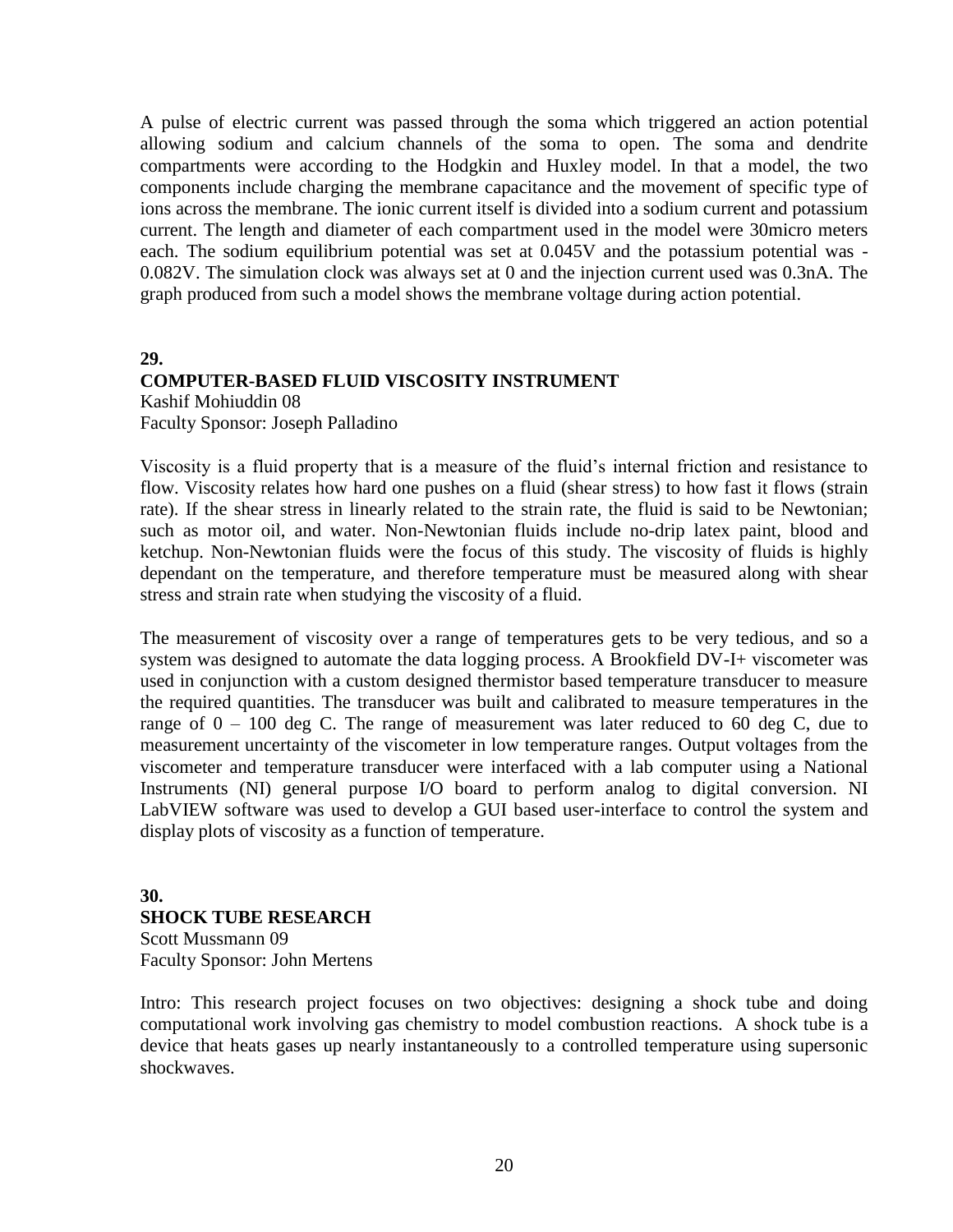Methods: CAD programs and previous design plans were used to design a shock tube to be constructed. More specifically, an apparatus was designed to allow gases to enter and exit the shock tube with minimal leakage. Parts for the apparatus were ordered and design plans were made for future machining. The time of ignition of a reaction – the time at which the pressure increases dramatically – was calculated with Chemkin, a differential equation solver. The ignition times of Syngas combustion in air were modeled for high-pressure low-temperature conditions.

Sample Results: The shock tube was successfully designed and design diagrams can be seen on other parts of this poster. The figure below shows a typical ignition calculation for Syngas, a mixture of  $H_2$  and CO produced from coal. The calculated time of ignition below is 630 usec.



Discussion and broader implications: Syngas can be a clean and domestically available source of energy in the future. Design of detailed models of its combustion process will aid future design of Syngas power plants.

## **31. CMU CAMERA FOR AUTONOMOUS ROBOT NAVIGATION** Kumud Nepal 09 Faculty Sponsor: David Ahlgren

Autonomous robots require feedback from their environments in order to perform certain actions. One of these feedback mechanisms is the CMU camera, named after Carnegie Mellon University that made it. A CMUcam is an advanced optical device used for registering and processing of images of surroundings. The precision and flexibility of the CMU camera's options have made it a viable alternative for replacing the currently and generally used SHARP sensors, which rely on transmission and reception of IR beams for obstacle avoidance and navigation by autonomous robots. The CMU cam captures actual images and processes the images based on pixel system in terms of the different channels of colors it is subjected to. This processing helps in registering different textures, surroundings and environments that a robot might have to go through in the course of autonomous navigation. To attain the goal of actually using the camera for future purposes with Trinity College robots, this camera was thoroughly studied. It was connected to a HandyBoard, a small computer made by MIT and was tried communicating with the computer via a programming language called Interactive C. Several unknown pin connections and lack of knowledge for appropriate connections for required purposes, however, hindered the research objective to some extent. Nonetheless, despite the failure with two cameras, the research is still going on. The cameras that didn't work have been sent back to the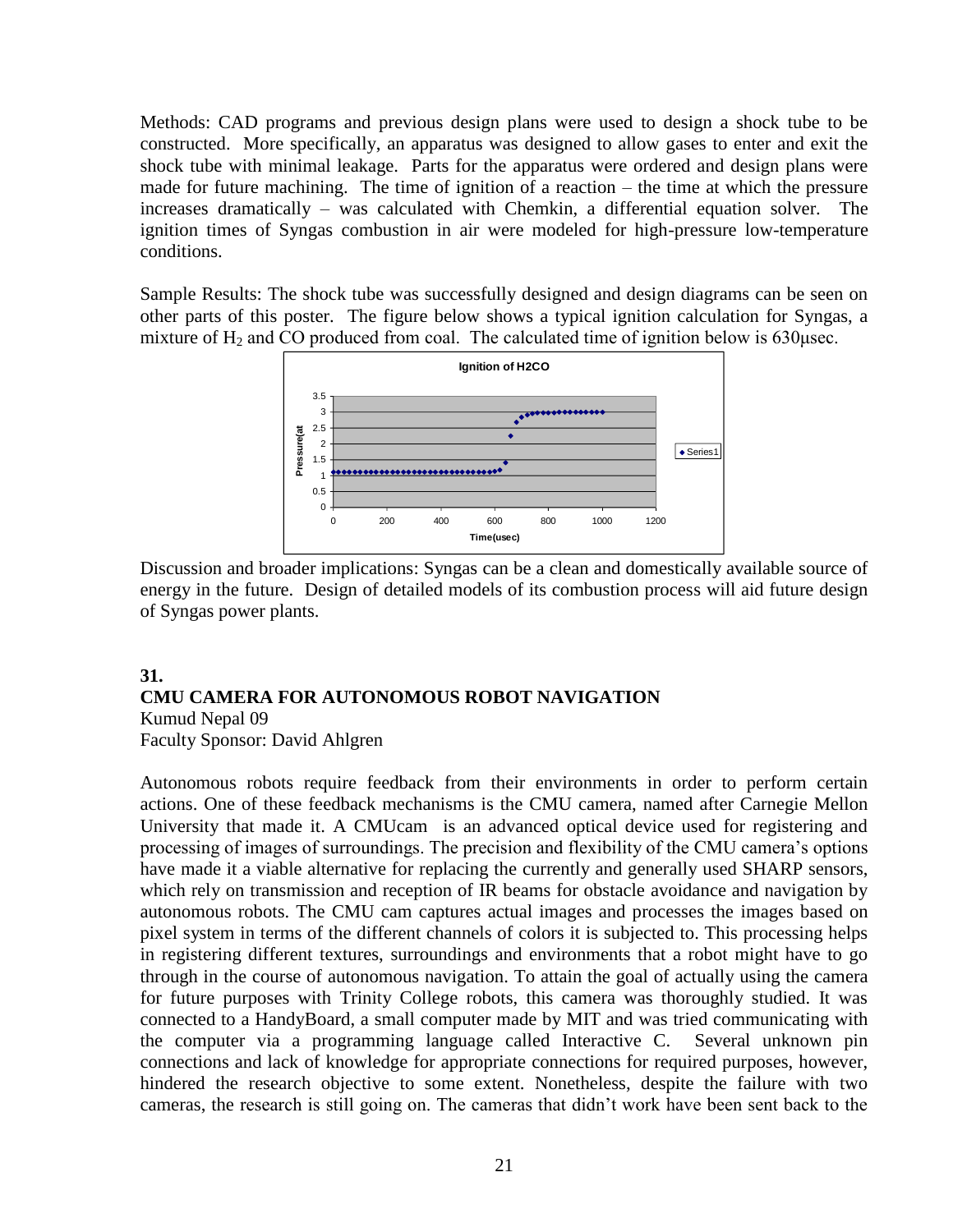manufacturing company for repair and new cameras are being ordered and are being studied upon. Future work will be directed towards making successful connection to a computer to make communication to and from the camera possible, so that proper and goal oriented software can be written and instrumented for robotic tasks desired.

# **32. MATHEMATICAL MODELING OF HEART MUSCLE DYNAMICS**

David Pietrocola 08 Faculty Sponsor: Joseph Palladino

Complex anatomical systems such as heart muscle require an iterative design approach to develop new equations of motion to describe these physiological systems. In this study, MATLAB-based kinematic and kinetic equations of motion were developed from previous work. Using guidance from a lumped model of heart dynamics developed by the faculty advisor, a compact model of heart muscle contraction that retains the dynamics of this large-scale model with only a handful of equations was possible. This approach was shown capable of describing isometric and isotonic contractions. This work strongly suggests that what we called "the ejection effect" for the ejecting heart, an initial enhancement of the heart's ability to eject blood early in systole and a subsequent depression, are based on muscle dynamics at the fiber (cellular) level. This approach consequently links organ system function (heart) to its underlying cellular basis. Future work will apply this model to describe a system of muscle forces.

### **33.**

# **FORMATION OF SURFACE BUCKLED STRUCTURES AND INFLUENCE ON ADHESION**

Erica Smith 08

Faculty Sponsors: Thomas Mitzel, Alfred Crosby, PhD (University of Massachusetts)

Nature offers many examples of how topographical patterns can affect interfacial interactions. To synthetically generate such patterned surfaces without using topography, we demonstrate that surface buckles form on soft polymers using osmotic stress as a compressive force. As in nature, the adhesion properties of a surface change as the surface roughness changes. Patterns were generated on a polymer network of an n-butyl acrylate monomer solution (98%wt) crosslinked with ethylene glycol dimethacrylate (2%wt) and commercial photoinitators to polymerize the network. After generating stable buckles on the poly(n-butyl acrylate) (pnBA) surface, the work of adhesion was measured using a Contact Adhesion Test. The adhesion properties of the surface can be tuned by changing the thickness of the soft polymer, consequently changing the wavelength of the pattern produced. The total work of adhesion done on the smooth pnBA is 1.09 J/m2 and for a wrinkled surface is 6.97 J/m2. This method is a simple way to effectively tune the adhesive properties of a surface.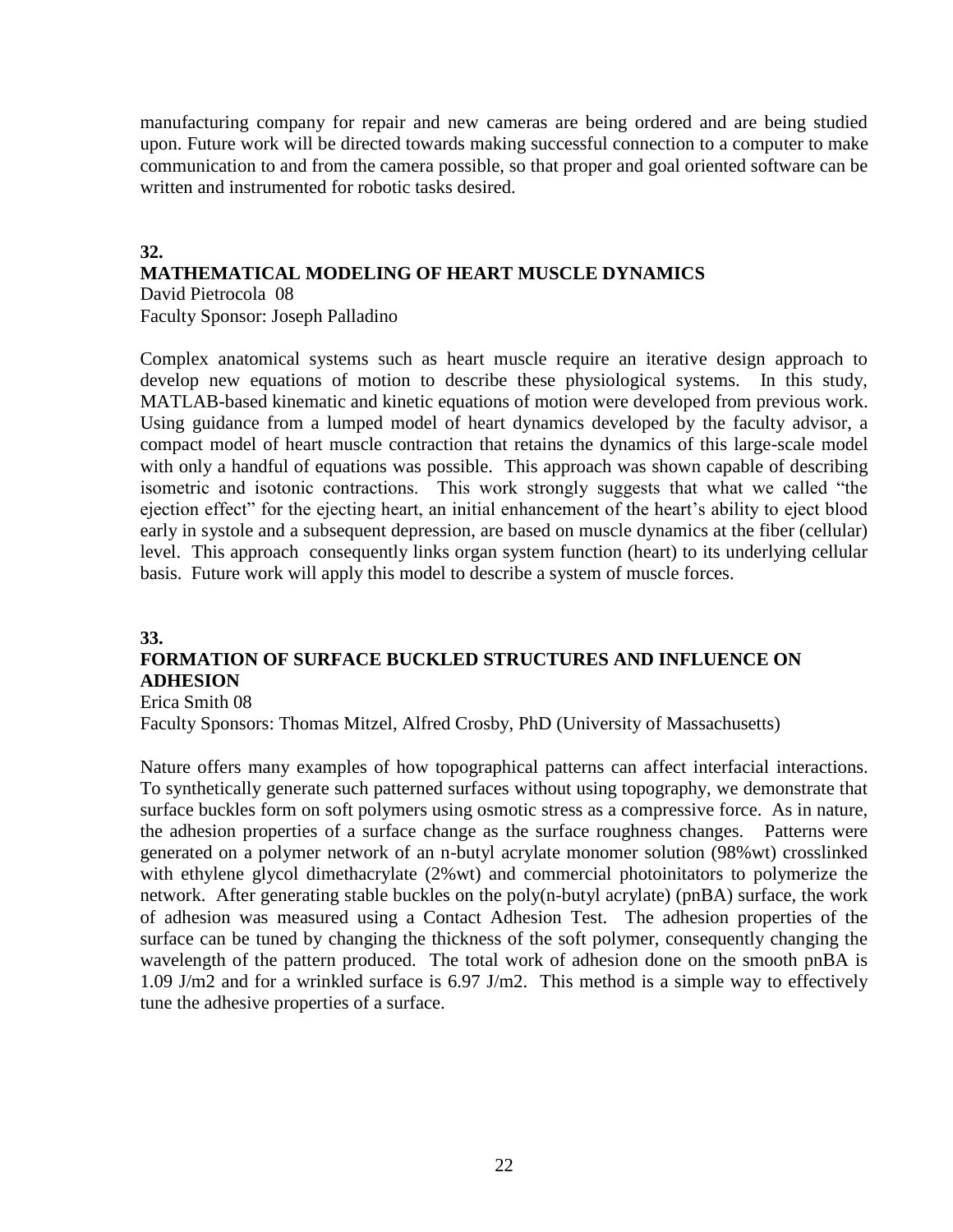# **ENVIRONMENTAL SCIENCE**

#### **34.**

#### **ASPECTS OF THE DIET OF THE NORTHERN CRESTED CARACARA IN FLORIDA** Kyle Pias 07

Faculty Sponsor: Joan Morrison

We investigated diet of the northern Crested Caracara (*Caracara cheriway*) in Florida as a measure for assessing its foraging ecology, information required in recovery planning for this species, which occurs as an isolated population in the south-central peninsula. Prey remains collected at active nests suggest that carrion comprises only about 33% of food brought to nests. Patterns in consumption of vertebrate prey reflect seasonal precipitation patterns and indicate the importance of wetlands for foraging, at least during the breeding season. Invertebrate communities assessed from pellets collected at active nests and under a communal roost (representing non-breeding individuals) indicate high use of dung and carrion-feeding insects, with an unexpectedly high number of chemically protected insects ingested. Pellets collected from nesting caracaras contained higher proportions of carrion-feeding and chemically protected insects but overall, representatives of fewer insect families and fewer insects per pellet. In contrast, pellets collected from non-breeders at the communal roost contained representatives of more insect families and more than twice as many insects per pellet. These data suggest further hypotheses for testing that involve differences between territorial adults and non-breeding individuals in access to and use of a variety of food resources and high quality foraging habitats.

# **NEUROSCIENCE**

**35.**

## **SIMULATED DRIVING AND BRAIN IMAGING: COMBINING BEHAVIOR, BRAIN ACTIVITY, AND VIRTUAL REALITY**

Kara Carvalho 07

Faculty Sponsors: Dan Lloyd, Vince Calhoun, PhD (Institute of Living)

Virtual reality in the form of simulated driving is a useful tool for studying brain imaging. Various clinical questions can be addressed, including the role of alcohol as a modulator of brain function. In the past, a study of the neural correlates of alcohol intoxication through the use of a simulated driving paradigm has been used to identify areas affected by alcohol intoxication. Analysis was performed using independent component analysis (ICA) to isolate systematically nonoverlapping 'networks' and their time courses. Specific brain circuits were found to be modulated by alcohol, and relationships between average behavior, brain function, and alcohol blood levels were examined. We now move beyond the comparison of average behavior and demonstrate the utility of recording real-time driving behavior through a new study utilizing a programmable simulated driving paradigm developed at our center. Nine driving epochs taken from 26 subjects were analyzed. Findings reveal nine components, selected through ICA analysis correlated with various aspects of behavior. Additional components and significant findings are further outlined to provide new and important information about the neural correlates of driving.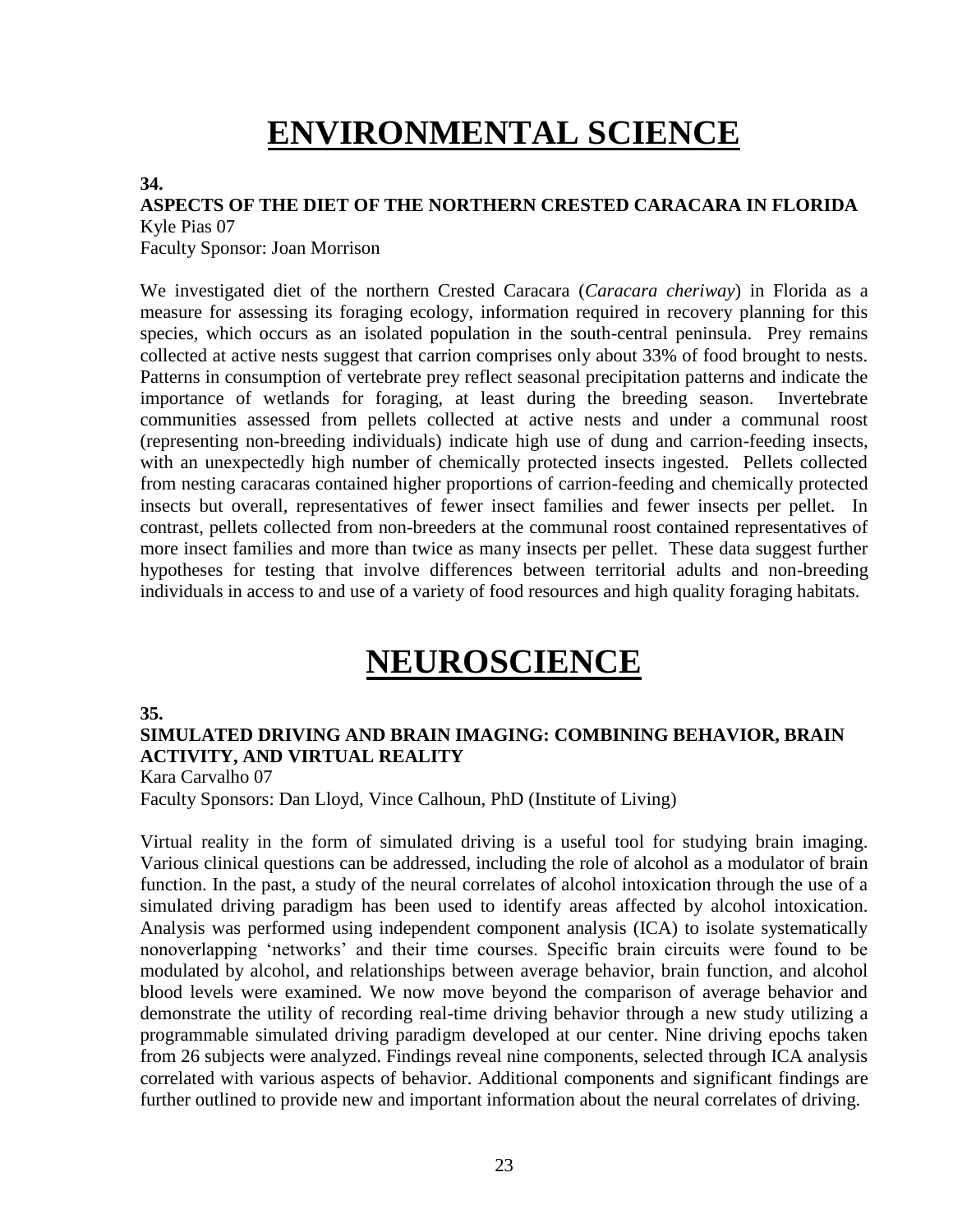# **36. EFFECTS OF LOW CARBOHYDRATE DIET ON ADENOSINE RECEPTOR ACTIVITY IN THE HIPPOCAMPUS**

### Jason Gockel 07 Faculty Sponsor: Susan Masino

The therapeutic effects of a low carbohydrate (ketogenic) diet such as the South Beach or Atkins in treating seizure activity in intractable epilepsy have been known for almost a century. However, the mechanisms underlying the diet's effectiveness have yet to be determined. Recent studies of the regulation of adenosine suggest that a ketogenic diet may regulate adenosine. Because adenosine is an important inhibitory neuromodulator, we designed an experiment to test for an interaction between the ketogenic diet and adenosine homeostasis. Newly weaned Sprague-Dawley rats were placed on either a basal control diet or on a ketogenic diet for a minimum of three weeks. After 3-5 weeks on diet, we performed electrophysiological recording from the hippocampus of animals fed either control or ketogenic diets. We tested the endogenous influence of adenosine by applying DPCPX, an adenosine A1 receptor antagonist. Results from electrophysiological recordings suggest a greater endogenous inhibition due to adenosine in the ketogenic fed rats. These fingings support the hypothesis that a ketogenic diet alters the levels of adenosine and possibly receptor concentrations within the hippocampus.

#### **37.**

### **MATERNAL SEPARATION INFLUENCES EMOTIONAL MEMORY IN RATS** Kaitlin Haines 09, Urey Chow 09 Faculty Sponsor: Harry Blaise

Neonatal isolation, a known emotional stressor, has been shown to impact memory processes by altering levels of synaptic plasticity in the hippocampus. Synaptic plasticity, which is measured by the changes in neuronal activity, is defined as bidirectional, incurring long term potentiation (LTP) in the positive direction and long term depression (LTD) in the negative direction. LTP can be defined as an increase in neuronal activity and synaptic strength, whereas LTD can be referred to as a decrease in synaptic strength. The basolateral amygdala (BLA) and dentate gyrus (DG) are two structures in the brain that have been linked to both emotion and learning and memory. Their interactions are thought to represent the neural mechanisms linking emotion to memory. In order to assess the effects of neonatal isolation on bidirectional synaptic plasticity in the BLA, neonates, ages 2 through 9 days, were separated from their mothers in white noise chambers for one hour each day and then permitted to mature under standard conditions. Between 70-120 days of ages, animals underwent surgery to implant stimulating, recording, and ground electrodes in the BLA, dentate gyrus, and contralateral parietal cortex, respectively. After a 3-5 day recovery period, the animals were stimulated with either a 100-pulse, 5-Hz burst stimulation to induce LTP, or a 900-pulse, 1-Hz sustained stimulation to induce LTD. Preliminary results indicate that there is an increase in synaptic strength of isolated compared to non-isolated animals, suggesting that neonatal isolation increases LTP in the BLA and DG. Results for LTD are inconclusive, thus far.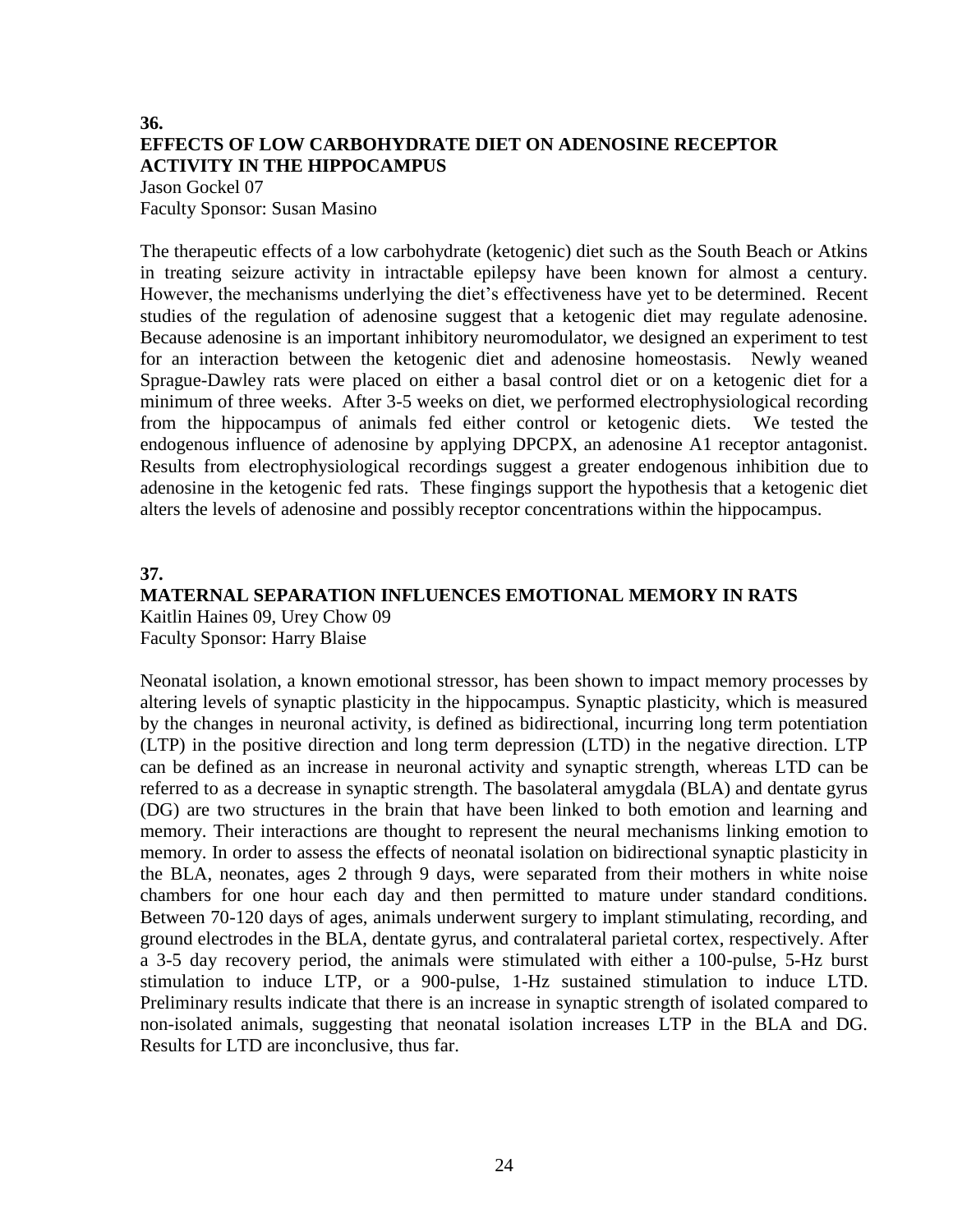# **38. BI-DIRECTIONAL SYNAPTIC PLASTICITY IN THE HIPPOCAMPUS OF FREELY BEHAVING A1R DEFICIENT MICE**

Robert Hill 07 Faculty Sponsor: Harry Blaise

Adenosine A1 receptors (A1R)'s are inhibitory on the central nervous system (CNS) when activated by endogenous adenosine. This inhibition results in neuroprotection for many areas of the CNS. The presence of an A1R antagonist has been shown to increase levels of long term potentiation (LTP) and long term depression (LTD) due to its inhibitory effect on the normally inhibitory receptors. Three groups of genetically modified A1R mice were used in this study: control, heterozygous, and wild type, to examine the effects of A1R density on bidirectional synaptic plasticity in freely behaving mice. Adult male and female mice were anesthetized using ip-administered sodium pentobarbital (55mg/kg) and then chronically implanted with stimulating and recording electrodes in the perforant pathway of the entorhinal cortex and the dentate gyrus of the hippocampus respectively. After a one week recovery, animals were given a sustained train of 900 pulses while in a state of quiet waking that were administered at varying frequencies to induce either LTP or LTP. Excitatory post synaptic potential (EPSP) and population spike amplitude (PSA) values were recorded from these animals and used to determine a percent change from baseline for each time point. Analysis of the data was fairly consistent with past findings and the data collected at 15Hz suggests that this frequency could be the crossover point from LTD to LTP. This crossover point shows the dependence of A1R density and its saturation point resulting in either LTD or LTP. It also shows how these forms of synaptic plasticity are co-regulated. In order to come to any acceptable conclusions more data needs to be recorded. Thus far the results have been consistent with past findings that A1R deficient mice exhibit the highest levels of LTP and LTD compared to heterozygous and control mice.

#### **39.**

# **LONG-TERM PLASTICITY IN THE POLYSYNAPTIC DENTATE GYRUS-ENTORHINAL CORTEX PATHWAY IN FREELY BEHAVING RATS**

Hannah Knipple 07 Faculty Sponsor: Harry Blaise

It has long been known that the hippocampal formation is crucial for information encoding and for both short- and long-term memory consolidation. Neurophysiological phenomena such as long-term potentiation (LTP) and depression (LTD) have been extensively studied in the entorhinal cortex-dentate gyrus synapse—the first branch of the so-called hippocampal trisynaptic circuit. Sensory information enters the hippocampal formation from the neocortex primarily via the entorhinal cortex which synapses onto the dentate gyrus subfield of the hippocampus via the perforant pathway. This information is then passed on from the dentate to the pyramidal neurons of area CA3 via the mossy fibers, and from there to the pyramidal neurons of area CA1 via the Schaffer collateral axon terminals. However, many studies have indicated that memory is not actually stored in the hippocampus, but is processed and encoded there in the short term before being relayed back up to the entorhinal cortex and subsequently to the neocortex for storage. If this is the case, then the multi-synaptic connection from the dentate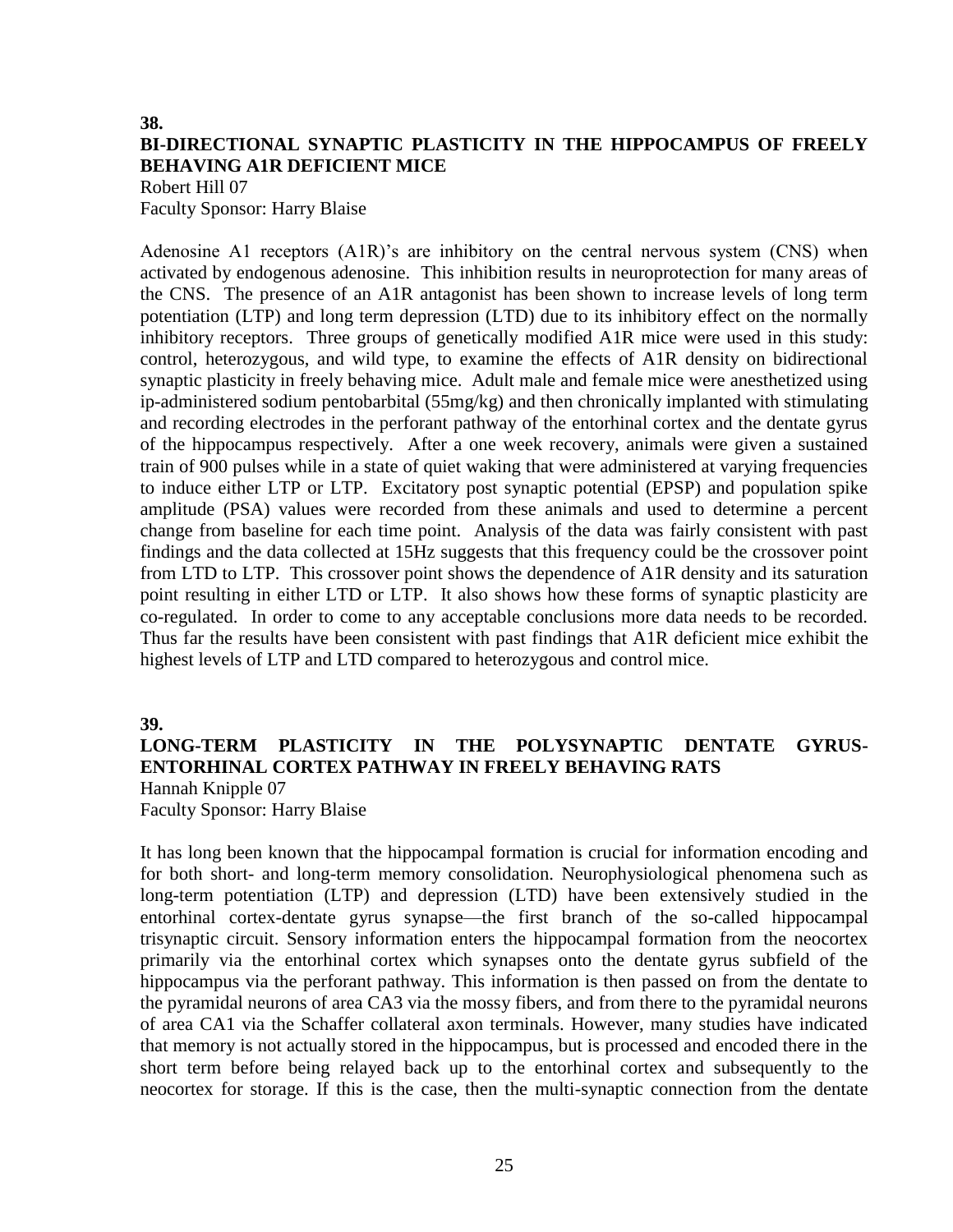gyrus to the entorhinal cortex should be capable of reliably supporting induction of long-term plasticity. To assess this hypothesis, we conducted studies in freely behaving adult Sprague-Dawley rats which were chronically implanted with a bipolar twisted-pair stimulating electrode (stainless-steel) in the dentate gyrus and a monopolar single-strand wire electrode (tungsten) in the entorhinal cortex. Field potentials were recorded in the entorhinal cortex in response to biphasic current pulses applied to the dentate neurons. LTP induction was also achieved via application of theta burst stimulation (TBS) and subsequent single-pulse evoked field potentials were characterized to determine whether LTP can be reliably induced in this synapse. Results indicate that the synapses in the entorhinal cortex-dentate gyrus connection can reliably support LTP. These results suggest that information encoding and memory consolidation and storage in the brain may be achieved through long-term neuroplastic alterations in the multi-synaptic connection from the hippocampus to the entorhinal cortex. These results provide further insight on hippocampal function in both information encoding and memory consolidation in the brain.

#### **40.**

### **DIFFERENT APPROACHES TO MEASURING PROSPECTIVE MEMORY**

Maggie Moult 07, Hanna Ghaleb 07 Faculty Sponsor: Sarah Raskin

Prospective memory, or memory for intentions, is the memory for future events, in contrast with retrospective memory. Research has only recently begun to investigate how to assess prospective memory and its function in everyday life. Differing tests from separate fields have attempted to measure prospective memory. The Einstein test, developed by cognitive psychologists Gilles O. Einstein et al. and the Memory for Intentions Screening Test (MIST) developed by neuropsychologists Sarah Raskin and Carol A. Buckheit were the two tests compared in the present study. Both tests were administered to the same 8 college-aged students in order to determine whether or not the scores from both tests would correlate and therefore measure prospective memory in a similar way. After a statistical analysis of the students' scores, no significant relationship between the two tests was found, suggesting that the tests may be measuring different aspects of memory. In the future, further research may lead to a more comprehensive test to evaluate prospective memory.

### **41.**

### **THE EFFECT OF A LOW CARBOHYDRATE DIET ON ADENOSINE IN THE BRAIN** Laura Pomeroy 09

Faculty Sponsor: Susan Masino

The ketogenic (low carbohydrate) diet can be effective in reducing or eliminating seizures, especially those in children with epilepsy. Unlike anticonvulsant drugs, the ketogenic diet has very few side effects. However, because of its high-fat and low-carbohydrate content, the ketogenic diet is not very palatable and is difficult to maintain.

At this time, the mechanism underlying the anticonvulsant effect of the ketogenic diet is unknown. However, it is possible that the neuromodulator adenosine may play a part in the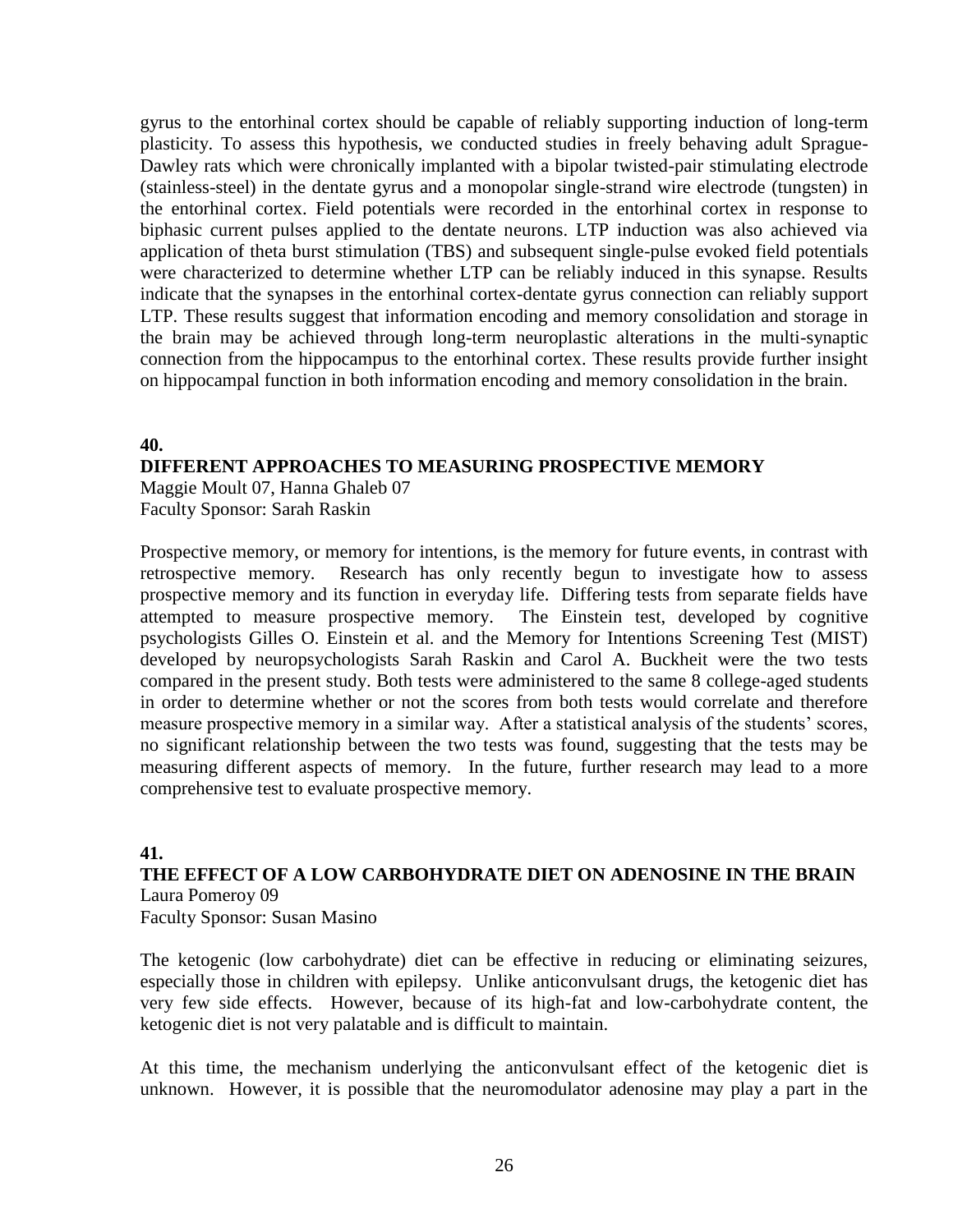ketogenic diet. This hypothesis is supported by adenosine's role as an endogenous anticonvulsant that exists in the extracellular space and regulates local neuronal excitability in the brain. Furthermore, a ketogenic diet can decrease extracellular pH, and a decrease in pH increases extracellular adenosine and decreases excitability. Taken together, these two findings imply the existence of a relationship between the ketogenic diet and adenosine.

To test this hypothesis, male Sprague-Dawley rats were randomly chosen at weaning (approximately 21 days) from sibling cohorts and assigned to one of two possible treatment groups. The experimental group was fed a low carbohydrate ketogenic diet and the control group was fed a matched control diet for a minimum of three weeks and up to four weeks. Preliminary electrophysiological recordings of hippocampal slices from control versus ketogenic animals show that ketogenic slices show a reduced response when extracellular adenosine is applied. One possibility is that additional extracellular adenosine is inhibiting synaptic activity and acting as an anticonvulsant, and thus blunting the effect of exogenous adenosine applied in these experiments. At this time, these results support the hypothesis that a ketogenic diet regulates the influence of adenosine on brain excitability, and may offer new therapeutic avenues for the treatment of epilepsy.

# **PHYSICS**

**42.**

## **STUDY OF THE CLIMATIC INFLUENCE ON THE LOESSIC SOILS IN THE MIDWESTERN UNITED STATES** Saroj Aryal 09 Faculty Sponsor: Christoph Geiss

Soil formation is controlled by five major factors: climate, time, vegetation, topography, and parent material. In our research we studied the effects of the se factors on the magnetic characteristics of the soil. Most of our sites in Nebraska and some parts of Iowa and Minnesota have almost the same age and developed under similar topographic conditions. Also, most of our sites developed in late-Pleistocene or Holocene loess ranging from SE Minnesota through SW Nebraska and Kansas, so they have the same parent material. For our study we measured magnetic susceptibility, ARM, IRM, hysteresis loops and Curie temperatures. In addition, have also studied several non-magnetic components such as the determination of the soil mineral content, soil color and textural changes.

The parameters were measured against the depth of the soil. The soil in the upper horizons seems to have higher concentrations of magnetic minerals as shown by the measurements of Magnetic Susceptibility, ARM, IRM and ARM/IRM. It was also observed that these changes in magnetic properties are dependent upon the climatic conditions under which the soil forms. The average ARM, IRM, ARM/IRM and Magnetic Susceptibility were somewhat proportional to the mean annual precipitation.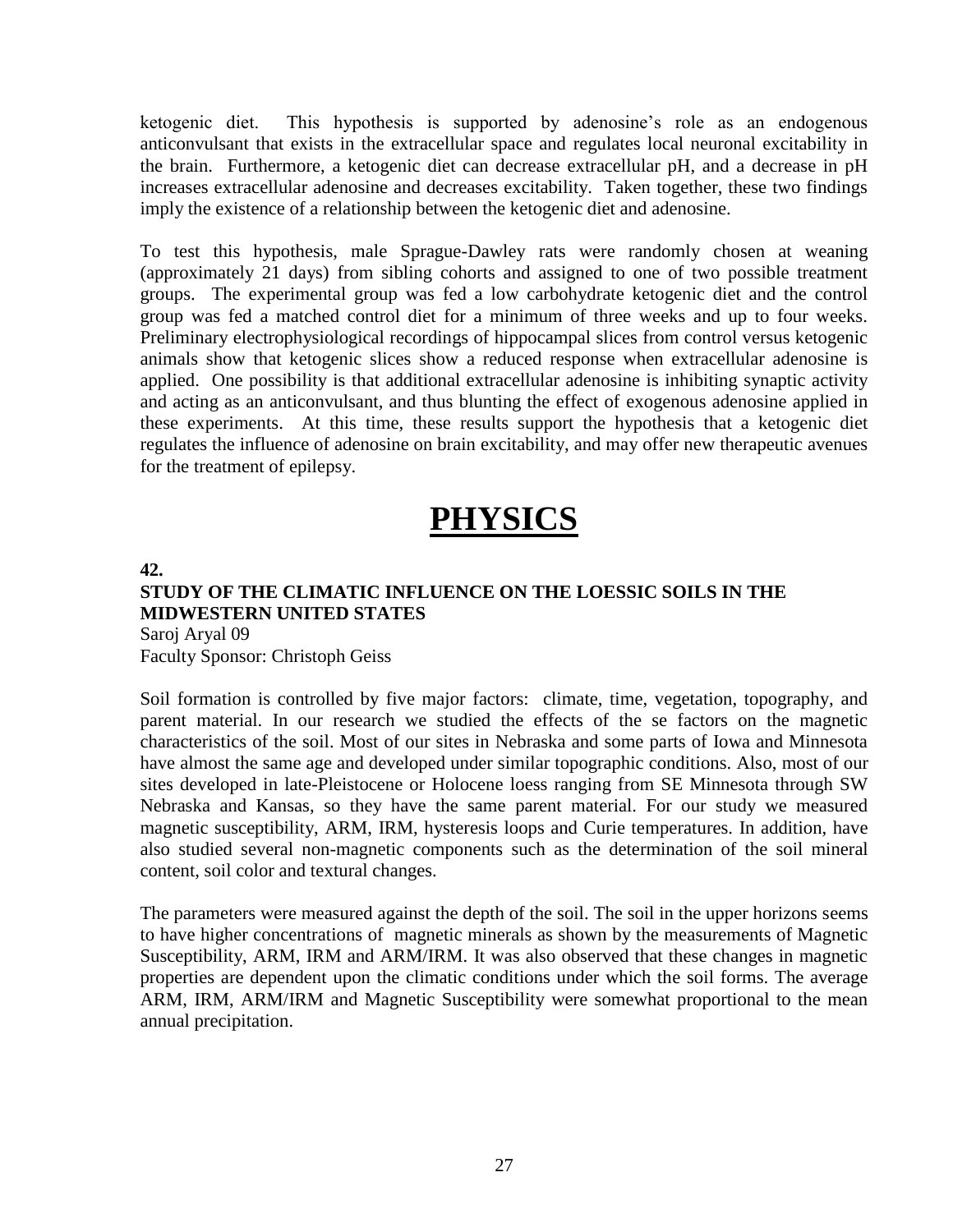# **43. RAMAN SPECTROSCOPY OF CARBON MATERIALS** Matthew Bermudez 09

Faculty Sponsors: Barbara Walden, Ann Lehman

Raman Spectroscopy uses visible light to excite a sample material. The material will scatter some light back at different wavelengths than the incident light. The change in wavelength of the light corresponds to a change in the vibrational energy of the material. Many materials have a characteristic set of vibrational modes. Modes have certain wavelengths at which they will emit a Raman signal. Raman Spectroscopy was used to examine four carbon samples. Pure carbon forms many allotropes, all with unique sets of properties, scales of crystalline structures, and proportions of chemical bonds. Comparing the Raman spectra of the carbon samples reveals how the structure and proportions of sp2 and sp3 bonds affect the vibrational modes of the allotropes.

### **44.**

**A FASTER, CHEAPER CIRCUIT FOR DETECTION OF COINCIDENT PHOTONS** Sagar Bhandari 09, Nabil Imam 08, Valentina Zhelyaskova 08, Doug Goodman 06 Faculty Sponsors: David Branning, David Ahlgren, Mark Beck (Whitman College)

Our experiment involves the creation and detection of coincident photon pairs. In our lab, a Single Photon Counting Module (SPCM) is used to detect each photon. Each SPCM sends an electronic pulse corresponding to an incident photon. As we are concerned with the photons arriving simultaneously at two detectors, the pulses from the detectors should be checked for simultaneity. Traditionally, the pulses from each detector (named start and stop) are sent to a Time to Amplitude Converter (TAC) that converts the delay time between those two pulses into a voltage. This voltage is then analyzed by a Single Channel Analyzer which sends a new pulse every time the voltage from the TAC falls within a certain range (this voltage range corresponds to a time window set manually on the SCA module). And therefore, each of these new pulses corresponds to a coincidence count. However, this method of counting coincidences turns out to be inefficient since a lot of coincidence counts are missed due to the long conversion time of the TAC and it is expensive too. It was realized that simple "AND" gates (contained in cheap integrated circuits) that have a much shorter conversion time could be used to check for coincidence. The initial design of this new Coincidence Counting Circuit was proposed by Professor Mark Beck at Whitman College which was later improved upon by Professor David Ahlgren, Professor David Branning, Sagar Bhandari'09 and Nabil Imam '08 at Trinity College. The prototype circuit board was fabricated by PCB Express and completed in the Trinity College Engineering Department. It was tested in the lab and significant improvement in the coincidence counting rate was observed. In fact, at high counting rates the new coincidence counting circuit was twice as efficient as the traditional TAC/SCA method.